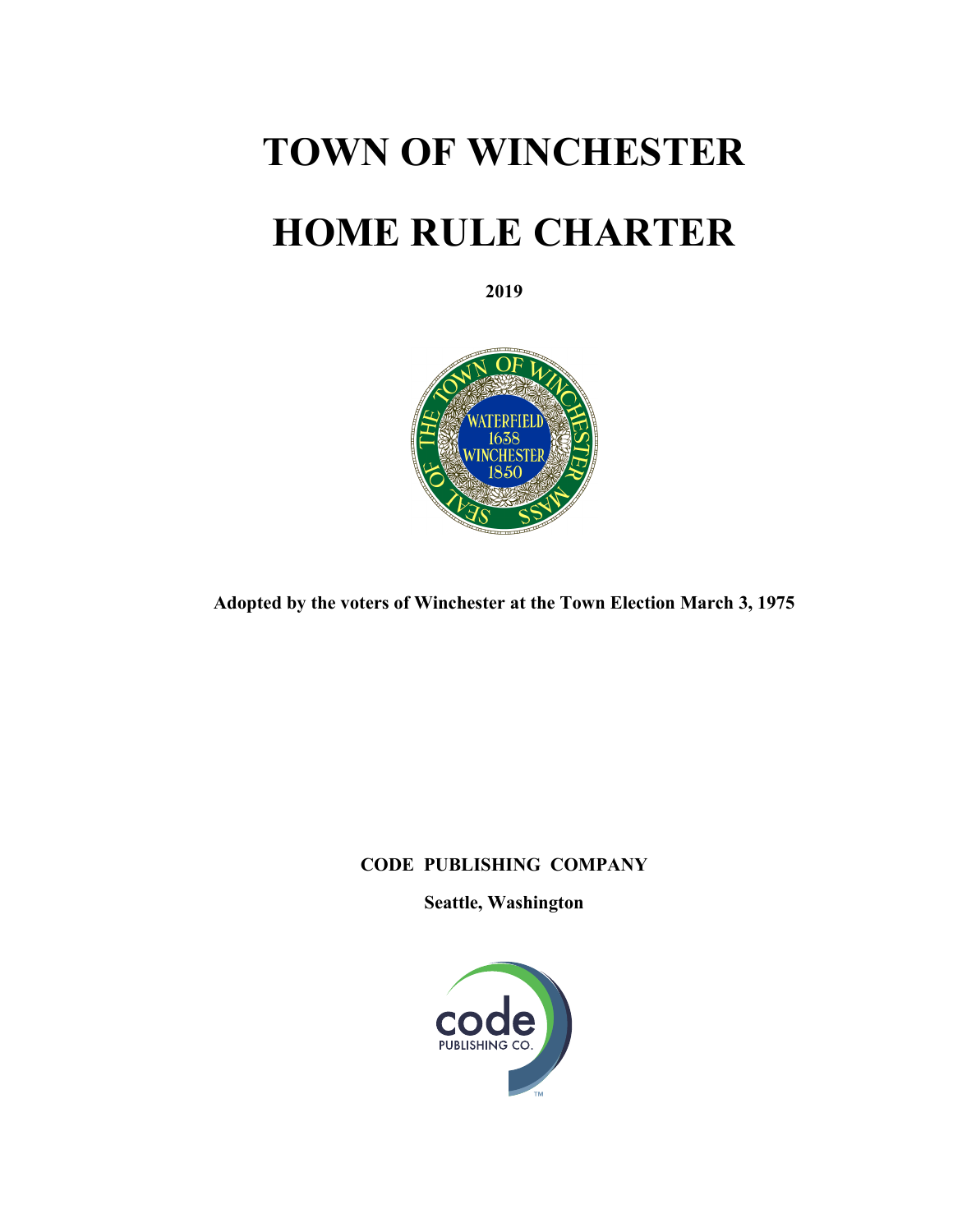# **AMENDMENTS**

Charter amendments must first receive a favorable two-thirds vote of Town Meeting, followed by a favorable opinion from the Attorney General of the Commonwealth of Massachusetts, and finally, approval of the voters of the Town.

| <b>Town Meeting</b>    | Article  | Approved by Voters at Town<br>Election: |
|------------------------|----------|-----------------------------------------|
| 1978 Fall Town Meeting | 2        | March 27, 1979                          |
| 1981 Fall Town Meeting | 11 & 212 | March 30, 1982                          |
| 1984 Fall Town Meeting | 9 & 10   | March 26, 1985                          |
| 1985 Fall Town Meeting | 14       | March 25, 1986                          |
| 1990 Fall Town Meeting | 5 & 6    | March 26, 1991                          |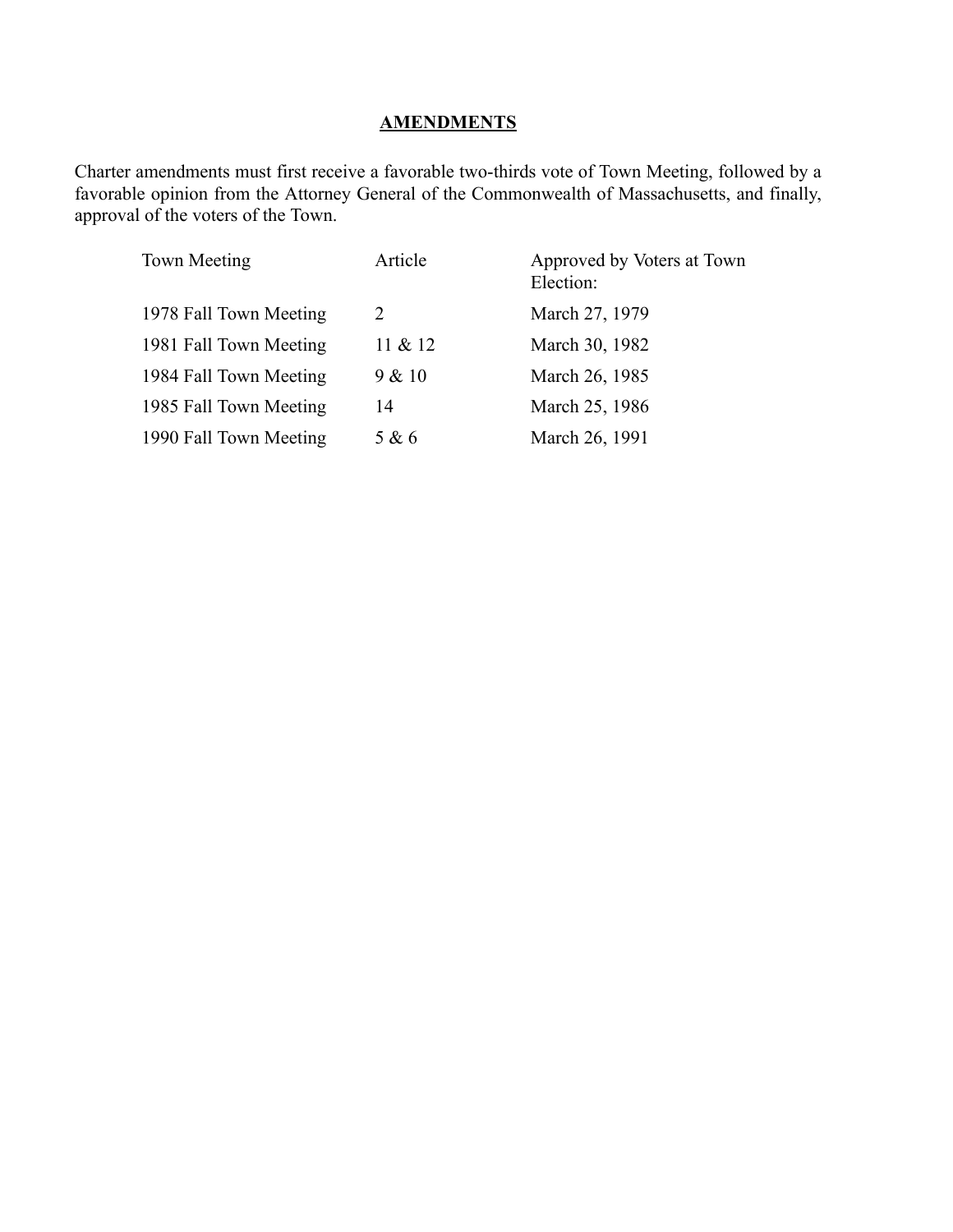### **TABLE OF CONTENTS**

### **PREAMBLE**

#### **ARTICLE 1 EXISTENCE AND AUTHORITY**

- Section 1-1 Incorporation
- Section 1-2 Short Title
- Section 1-3 Division of Powers
- Section 1-4 Powers of the Town; Intent of the Voters
- Section 1-5 Interpretation of Powers
- Section 1-6 Intergovernmental Relations

### **ARTICLE 2**

# **REPRESENTATIVE TOWN MEETING**

Section 2-1 Section 2-2 Section 2-3 Section 2-4 Section 2-5 Section 2-6 Section 2-7 Section 2-8 Section 2-9 Section 2-10 Section 2-11 Section 2-12 Section 2-13 Section 2-14 Composition Establishment of Precincts Town Meeting Membership Election and Terms Vacancies Compensation Presiding Officer Clerk of the Meeting General Powers and Duties Participation by Non-Town Meeting Members Establishment of Standing Committees Warrant Articles Procedures Referendum Procedures

### **ARTICLE 3**

# **ELECTED OFFICERS**

- Section 3-1 General Provisions
- Section 3-2 Select Board
- Section 3-3 School Committee
- Section 3-4 Board of Assessors
- Section 3-5 Board of Health
- Section 3-6 Board of Library Trustees
- Section 3-7 Moderator
- Section 3-8 Planning Board
- Section 3-9 Housing Authority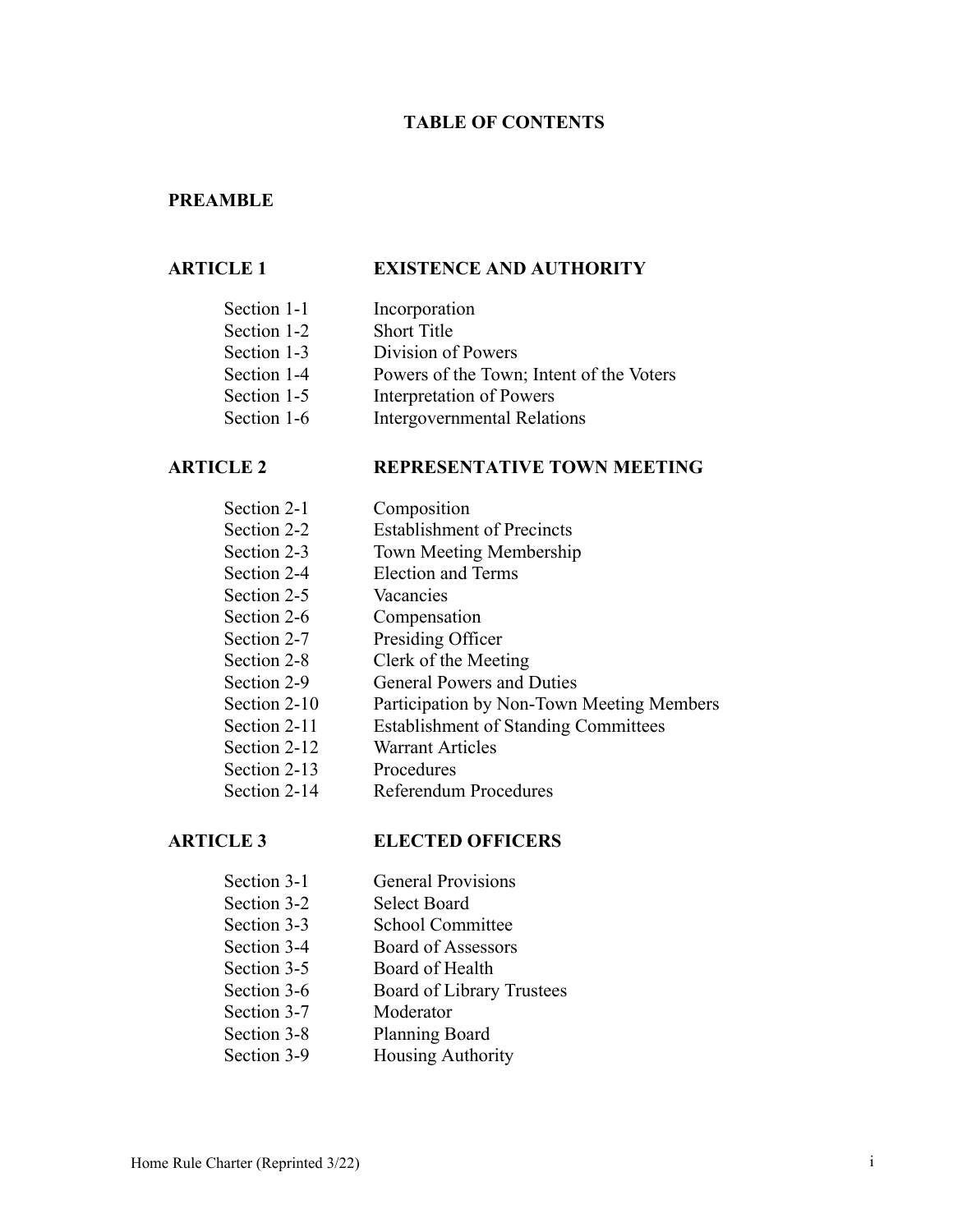### **ARTICLE 4 TOWN MANAGER**

| Section 4-1 | Appointment; Qualifications; Term |
|-------------|-----------------------------------|
| Section 4-2 | Powers and Duties                 |
| Section 4-3 | <b>Acting Town Manager</b>        |
| Section 4-4 | <b>Removal Procedures</b>         |

### **ARTICLE 5 ADMINISTRATIVE ORGANIZATION**

| Section 5-1 | Creation of Departments, Divisions, Agencies and |
|-------------|--------------------------------------------------|
|             | Offices                                          |
| Section 5-2 | Table of Organization                            |
| Section 5-3 | Publication of Administrative Code and Table of  |
|             | Organization                                     |
| Section 5-4 | Department of Public Works                       |
| Section 5-5 | Comptroller                                      |
| Section 5-6 | <b>Town Counsel</b>                              |
|             |                                                  |

#### **ARTICLE 6 FINANCES AND FISCAL PROCEDURES**

| Section 6-1 | <b>Fiscal Year</b>                    |
|-------------|---------------------------------------|
| Section 6-2 | School Committee Budget               |
| Section 6-3 | Submission of Proposed Budget         |
| Section 6-4 | <b>Budget Message</b>                 |
| Section 6-5 | The Proposed Budget                   |
| Section 6-6 | Action on the Budget                  |
| Section 6-7 | Capital Improvement Program           |
| Section 6-8 | <b>Financial Public Records</b>       |
| Section 6-9 | <b>Approval of Financial Warrants</b> |

### **ARTICLE 7**

### **GENERAL PROVISIONS**

- Section 7-1 Charter Changes
- Section 7-2 Severability
- Section 7-3 Specific Provisions Prevail
- Section 7-4 References to General Laws
- Section 7-5 Computation of Time
- Section 7-6 Number and Gender
- Section 7-7 Definitions
- Section 7-8 Rules and Regulations
- Section 7-9 Re-Enactment and Publication of Bylaws
- Section 7-10 Procedures of Multiple-member Bodies
- Section 7-11 Elections
- Section 7-12 Notice of Vacancies
- Section 7-13 Recall Procedures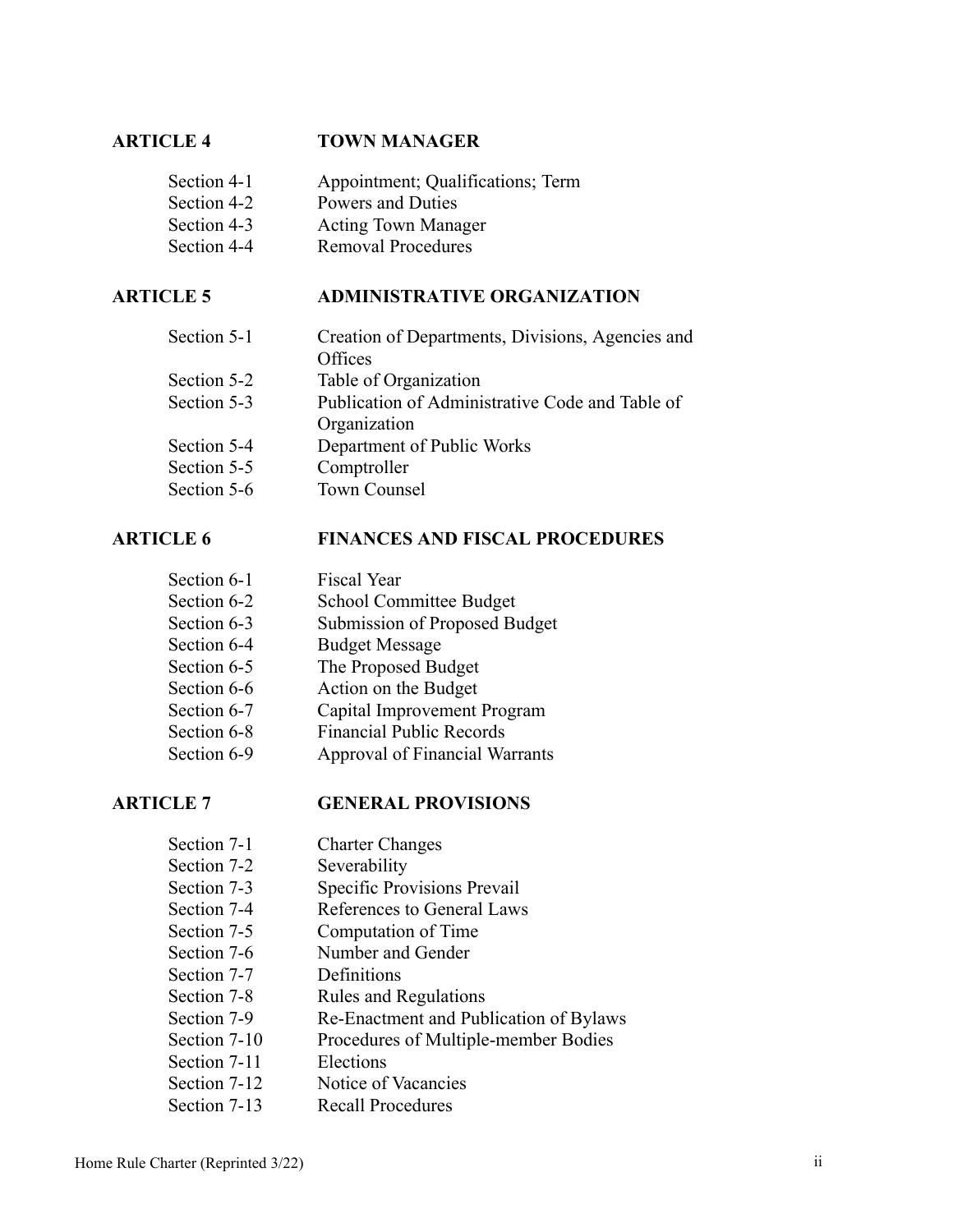# **TRANSITIONAL PROVISIONS**

- Section 8-1 Section 8-2 Continuation of Existing Laws Continuation of Government
	- Continuation of Personnel
- Section 8-3
- Section 8-4 Transfer of Records and Property
- Section 8-5 Time of Taking Effect
- Section 8-6 Disposition of Special Laws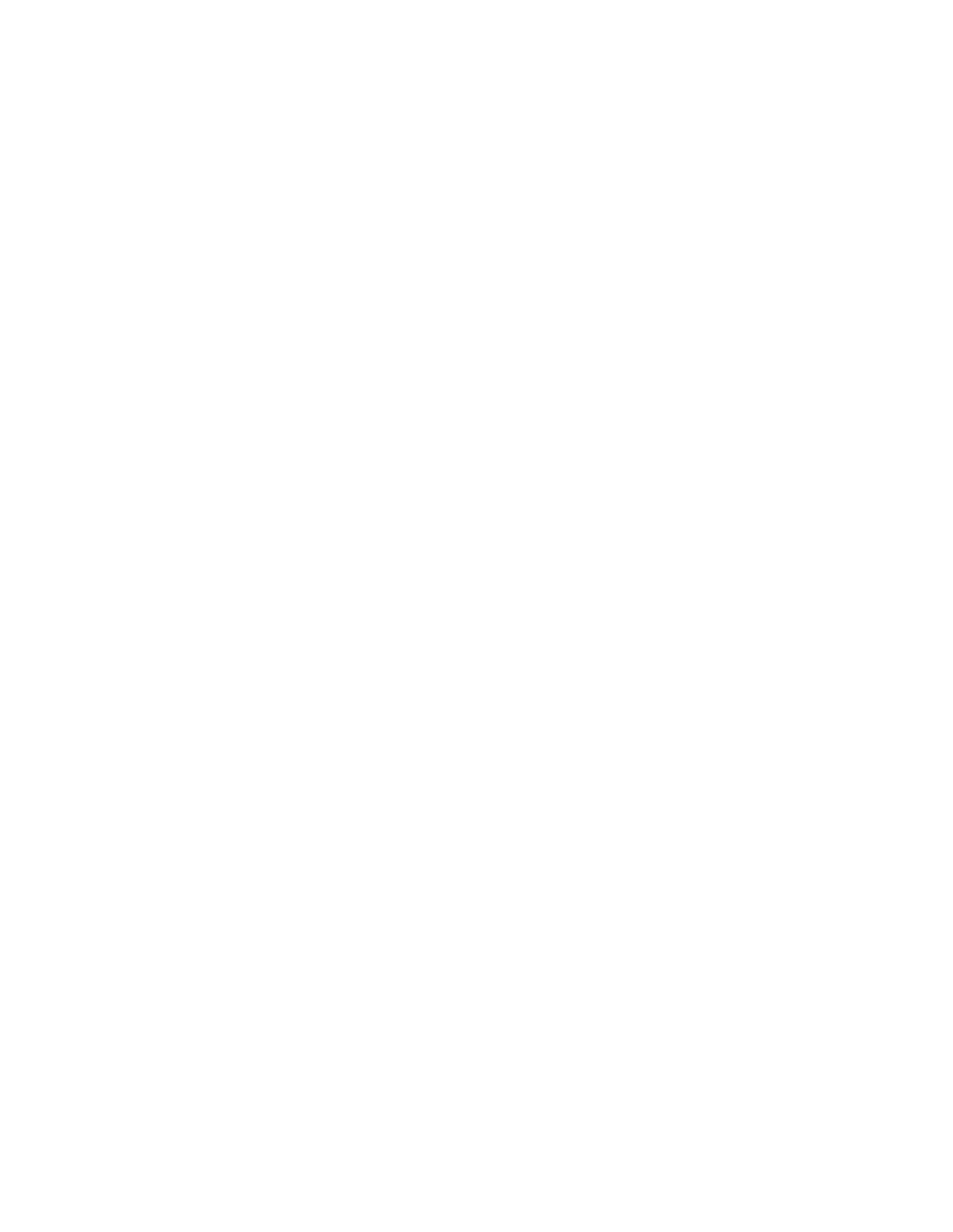# **PREAMBLE**

We, the people of Winchester, in order to reaffirm the customary and traditional liberties of the people with respect to the conduct of our local government and to take the fullest advantages inherent in the home rule amendment to the constitution of the Commonwealth, do hereby adopt the following home rule charter for the Town of Winchester.<sup>1</sup>

<sup>1</sup> Art 18 2017 Fall Town Meeting amended "board of selectmen" to "select board" throughout the entirety of the charter.

# **ARTICLE 1**

# **EXISTENCE AND AUTHORITY**

### **Section 1-1 Incorporation**

The inhabitants of the Town of Winchester, within the territorial limits established by law, shall continue to be a body corporate and politic under the name "Town of Winchester".

### **Section 1-2 Short Title**

This instrument shall be known and may be cited as the Winchester Home Rule Charter.

### **Section 1-3 Division of Powers**

The administration of all the fiscal, prudential and municipal affairs of the town shall be vested in an executive branch headed by a select board. The legislative powers shall be exercised by a representative town meeting.

### **Section 1-4 Powers of the Town; Intent of the Voters**

It is the intent and the purpose of the voters of the Town of Winchester, through the adoption of this charter, to secure for the town all of the powers possible to secure under the constitution and statutes of the Commonwealth, as fully and as completely as though each such power were specifically and individually enumerated herein.

### **Section 1-5 Interpretation of Powers**

The powers of the town under the charter shall be construed and interpreted liberally in favor of the town, and the specific mention of any particular power is not intended to limit in any way the general powers of the town as stated in section 1-4.

### **Section 1-6 Intergovernmental Relations**

The town may enter into agreements with any other unit of government to perform jointly or in cooperation, by contract or otherwise, any of its powers or functions.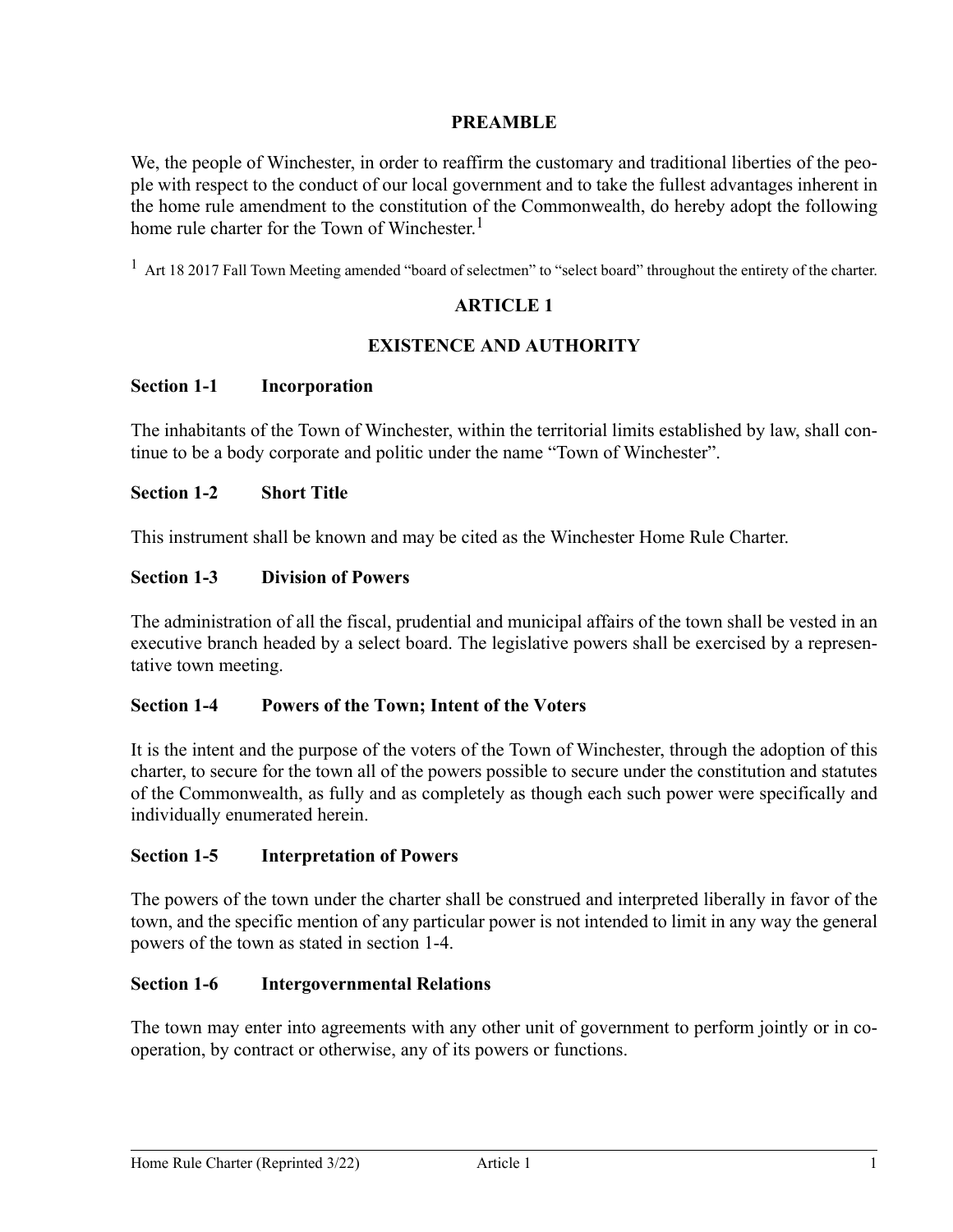# **REPRESENTATIVE TOWN MEETING**

### **Section 2-1 Composition**

The legislative body of the town shall be a representative town meeting consisting of one hundred ninety-two members from eight precincts who shall be elected to meet, deliberate, act and vote in the exercise of the corporate powers of the town.

Each precinct shall be represented in the town meeting by twenty-four town meeting members, so elected that the term of office of one-third of the members shall expire each year.

### **Section 2-2 Establishment of Precincts**

The select board shall divide the town into eight convenient voting precincts so established as to consist of as nearly an equal number of inhabitants as possible, in compact and contiguous territory, bounded insofar as possible by the center line of known streets or ways or by other well defined limits.

The boundaries of the precincts shall be reviewed and wholly or partly revised by the select board (a) at least once in every ten years, (b) whenever it is directed to do so by vote of the town meeting, and (c) whenever it is apparent from the street list, census data or other official information that the number of inhabitants in any one precinct varies by five percent or more from the total number of inhabitants of the town divided by eight, the number of precincts.

The select board shall, within twenty days after any revision of precincts, but not later than January twentieth of the succeeding year, file a report of its doings with the town clerk and the assessors with a map or maps or description of the precincts and the names and addresses of the voters therein. The board shall cause to be posted in at least one public place in each precinct a map or description of that precinct with the names and addresses of the voters therein. Whenever the precincts are revised, the town clerk shall forthwith give written notice thereof to the state secretary, stating the number and designation of such precincts.

### **Section 2-3 Town Meeting Membership**

- (a) **Eligibility** Any voter shall be eligible to be a candidate, to be elected, and to serve as a town meeting member.
- (b) **Nomination Procedures** Nomination of candidates for town meeting member shall be made by nomination papers signed by not less than ten voters of the precinct in which the candidate resides and from which he seeks election. The said nomination papers shall be filed with the town clerk not later than the thirty-fifth day preceding the date of the town election. Any elected town meeting member may become a candidate for re-election by filing written notice thereof with the town clerk not later than twenty-one days before the last day and hour for filing nomination papers.<sup>1</sup> The written acceptance of the candidate shall be on or attached to the nomination papers when filed in order for it to be valid.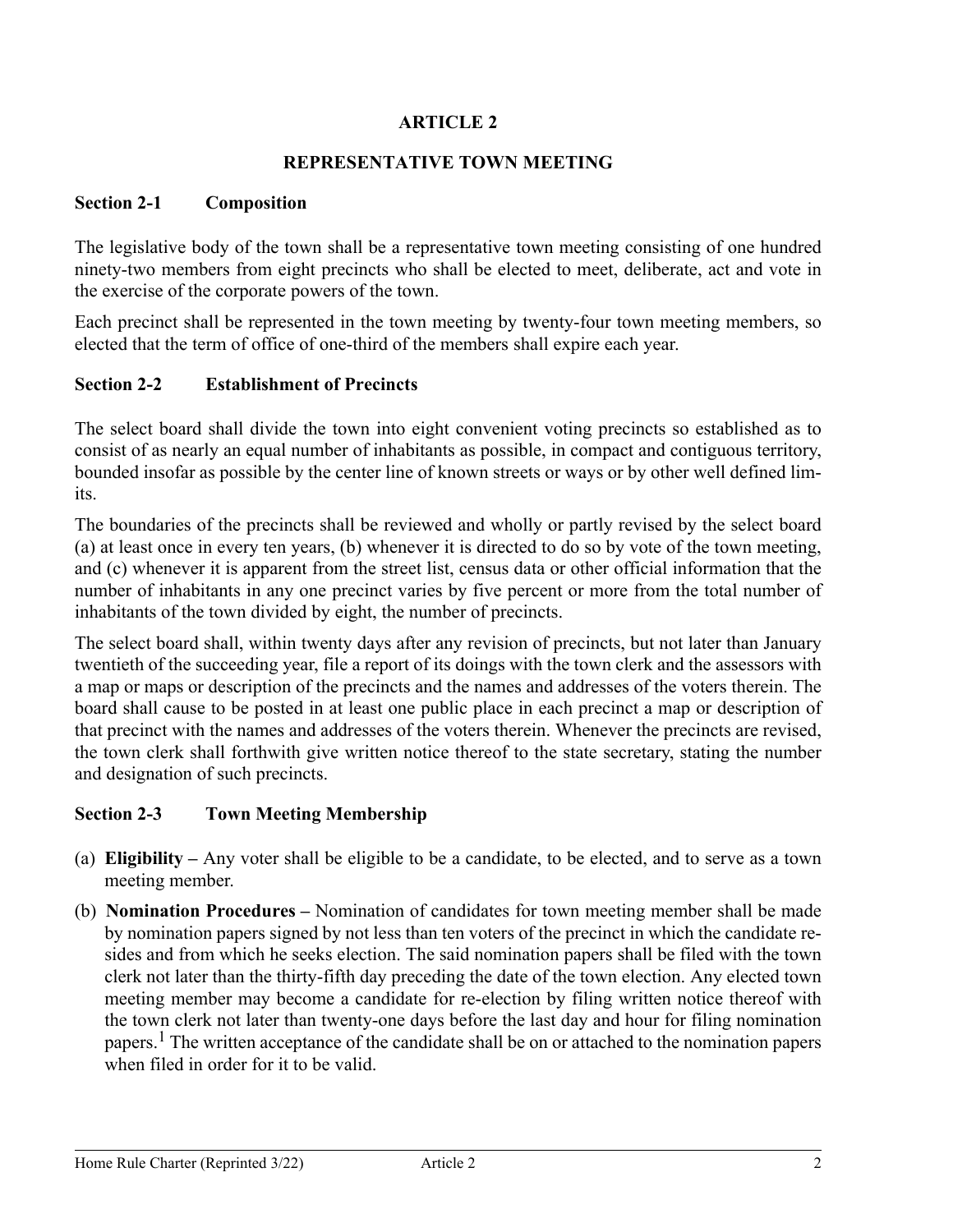$1$  Art 5 1990 Fall Town Meeting substituted "not later than the thirty-fifth day" for "at least twenty-eight days" and substituted "not later than twenty-one days" for "at least fourteen days".

### **Section 2-4 Election and Terms**

The voters in every precinct shall, at the first annual town election held following any precinct revision that affects them, elect by ballot the number of voters of the precinct prescribed in this article to be town meeting members. The first third in order of votes received shall serve for three years; the second third in such order shall serve for two years; and the remaining third in such order shall serve for one year from the date of the annual town election. In case of a tie vote affecting the division into thirds, the members elected from the precinct shall determine the same by ballot. Thereafter, except as otherwise provided herein, at each annual election the voters of each precinct shall, in like manner, elect for three-year terms one-third of the number of town meeting members to which that precinct is entitled, and shall fill for the unexpired terms any vacancies then existing.

In the event of a tie vote for the office of town meeting member the town clerk shall, within seven days following the election, call all of the town meeting members of that precinct together at a convenient place. Under the supervision of the town clerk, any such tie shall then and there be broken by ballots cast by the elected town meeting members present.

#### **Section 2-5 Vacancies**

- (a) **Resignation** A town meeting member may resign by filing a written resignation with the town clerk; such resignation shall take effect upon the date of such filing unless a date certain is specified therein when it shall take effect.
- (b) **Removal from Town or Precinct** A town meeting member who removes from the town shall forthwith cease to be a town meeting member. A town meeting member who removes from one precinct to another, or who is so removed by a revision of precinct lines, may continue to serve as a town meeting member from the precinct from which he was elected until the next annual town election at which the remainder of his term, if any, shall be filled by ballot. Any person so removed from office may be elected at the same election as a town meeting member from the precinct to which he has removed.
- (c) **Forfeiture of Office** If any person elected as a town meeting member shall fail to take his oath of office within thirty days following his election, or shall fail to attend one-half or more of the total number of sessions of the town meeting held in any twelve-month period, his place may be declared vacant by a two-thirds vote of the town meeting. No such vote to declare a seat vacant shall be valid unless a letter stating an intention to do so has been mailed to the last known address of the person at least seven days preceding the date the vote is to be taken.
- (d) **Filling of Vacancies** Any vacancy in the full number of town meeting members from any precinct shall be filled until the next annual town election by the remaining town meeting members from the precinct, from among the voters thereof. The balance of the unexpired term, if any, shall be filled at such annual town election.

#### **Section 2-6 Compensation**

Town meeting members shall serve without salary.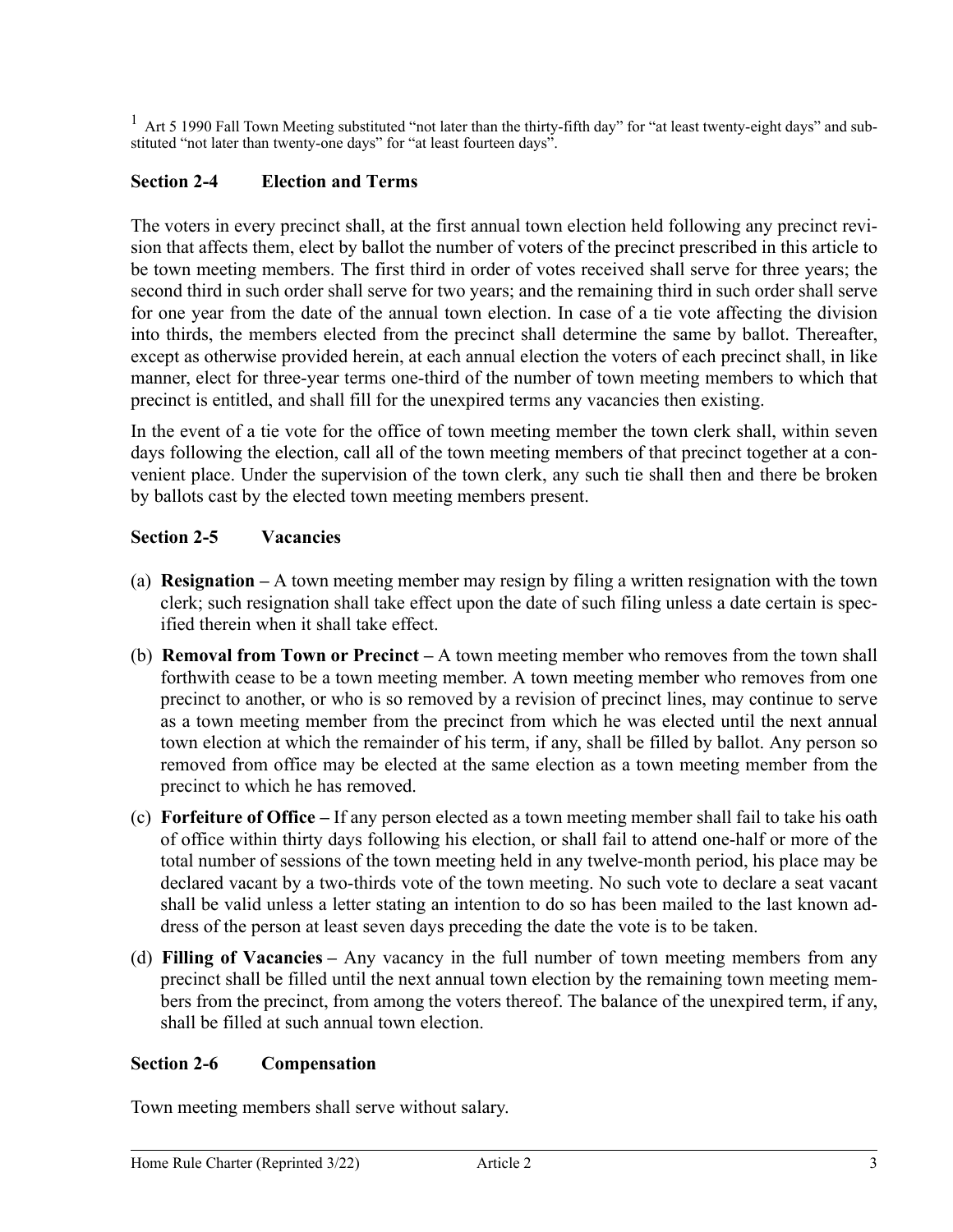### **Section 2-7 Presiding Officer**

A moderator, chosen in accordance with the provisions of section 3-7, shall preside at all sessions of the town meeting. The moderator shall regulate the proceedings of all town meetings, decide all questions of order and make public declaration of all votes. He may, in open meeting, administer the oath of office to any town officer. He shall perform such other functions as may be provided by the charter, by bylaw or by other town meeting vote.

### **Section 2-8 Clerk of the Meeting**

The town clerk or his designee shall serve as the clerk of the town meeting. The clerk shall give notice of all meetings to the members and to the public, keep the journal of their proceedings and perform such other functions as may be provided by the charter, by bylaw or by other town meeting vote.

### **Section 2-9 General Powers and Duties**

All powers of the town shall be vested in the representative town meeting, except as otherwise provided by law or the charter. The town meeting shall provide for the exercise of all powers of the town and for the performance of all duties and obligations imposed upon the town.

### **Section 2-10 Participation by Non-Town Meeting Members**

- (a) **Representatives of Town Agencies** A designated representative of each town agency shall attend all sessions of the town meeting for the purpose of providing the town meeting with information pertinent to warrant articles. If any such person is deterred by illness or other reasonable cause, he shall designate a deputy to attend in his place. If any such person is not a resident he shall, notwithstanding, be entitled to speak in order to provide the town meeting with information on matters pertinent to his responsibilities. All representatives of town agencies, when attending sessions of the town meeting, shall have all of the rights and privileges of town meeting members on matters pertinent to their responsibilities, except the right to vote.
- (b) **Residents** Any resident not a town meeting member may, not withstanding, attend sessions of the town meeting and, subject to such rules as may from time to time be adopted, participate in the proceedings, but may not vote.

### **Section 2-11 Establishment of Standing Committees**

The town meeting may from time to time, by bylaw, establish standing committees to which shall be referred warrant articles for study, review and report in advance of the sessions of the town meeting.

### **Section 2-12 Warrant Articles**

(a) **Initiation –** Except for procedural matters, all subjects to be acted upon by the town meeting shall be placed on warrants issued by the select board. The select board shall place on such warrants all subjects requested in writing by (1) any elected town officer or member of an elected multiple-member body; (2) any appointed multiple-member body acting by a majority of its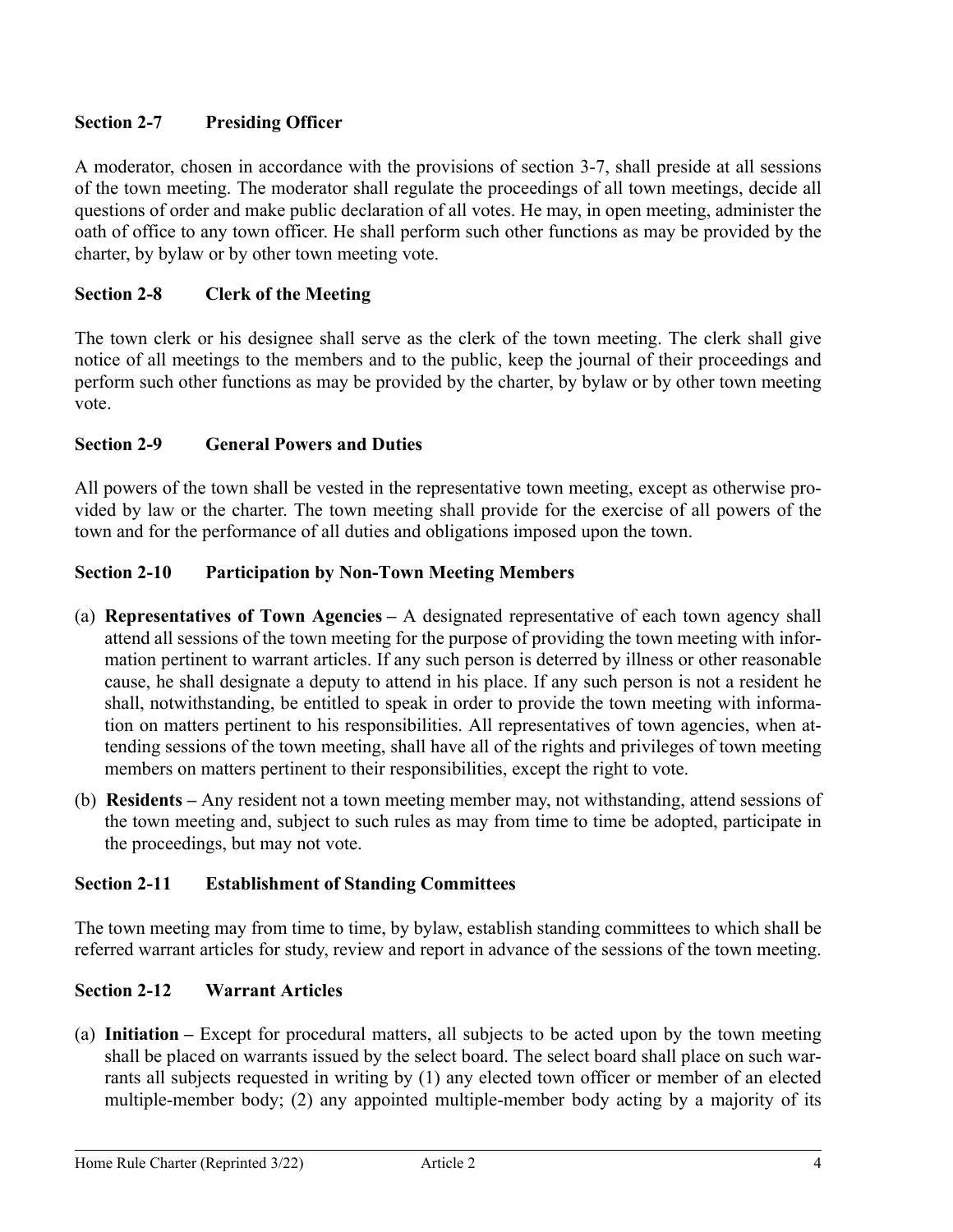members; (3) any ten or more voters; or (4) any other person or agency as may be authorized by bylaw or otherwise. All subjects submitted to the select board under this section shall be placed on a warrant for the next town meeting, regular or special, that shall occur forty-five or more days following the date of submission.<sup>1</sup>

- (b) **Publication** Forthwith, following receipt by the select board of any subject for a town meeting warrant article, initiated by petition or by one or more members of the select board, a copy of such subject shall be posted on the town bulletin board and otherwise distributed as may be provided by bylaw. Additional copies shall be kept available for distribution by the town clerk.
- $1$  Art 2 1978 Fall Town Meeting substituted "forty-five" for "thirty" days.

### **Section 2-13 Procedures**

- (a) **Time of Meeting** The town meeting shall meet at least twice in each calendar year. The first such meeting shall be held during the first six calendar months, at a time fixed by bylaw, and shall be primarily concerned with the determination of matters that have a fiscal effect on the town, including but not limited to the adoption of an annual operating budget for all town agencies. The second such meeting, the powers of which shall be deemed those of an annual town meeting, shall be held during the last four calendar months, at a time fixed by bylaw. In addition to the two meetings required by this section the select board may, in any manner provided under the general laws of the Commonwealth or the charter, for the purpose of acting upon the legislative business of the town in an orderly and expeditious manner, call the town meeting into session at other times by the issuance of warrants therefor.
- (b) **Quorum** One hundred town meeting members shall constitute a quorum, but a smaller number may adjourn from time to time.

### **Section 2-14 Referendum Procedures**

- (a) **Effective Date of Final Votes** No final vote of a town meeting on any warrant article, except a vote to adjourn or dissolve, or votes appropriating money for the payment of notes or bonds of the town and interest thereon becoming due within the then current fiscal year, or votes for the temporary borrowing of money in anticipation of revenue, or a vote declared by preamble by a two-thirds vote of the town meeting to be an emergency measure necessary for the immediate preservation of the peace, health, safety or convenience of the town, shall be operative until after the expiration of five days from the dissolution of the town meeting. If a petition is not filed within the said five days, the votes of the town meeting shall then become operative.
- (b) **Non-Final Votes** Any article disposed of by a vote to lay on the table or to postpone indefinitely, or by other dilatory vote, shall be deemed to have been rejected in the form in which it was presented or amended.
- (c) **Referendum Petition** If, within said five days, a petition signed by not less than three percent of the voters containing their names and addresses, is filed with the select board requesting that any question, not yet operative as defined in (a), be submitted to the voters, then the operation of such vote shall be further suspended pending its determination as provided below. The select board shall, within ten days after the filing of such petition, call a special election that shall be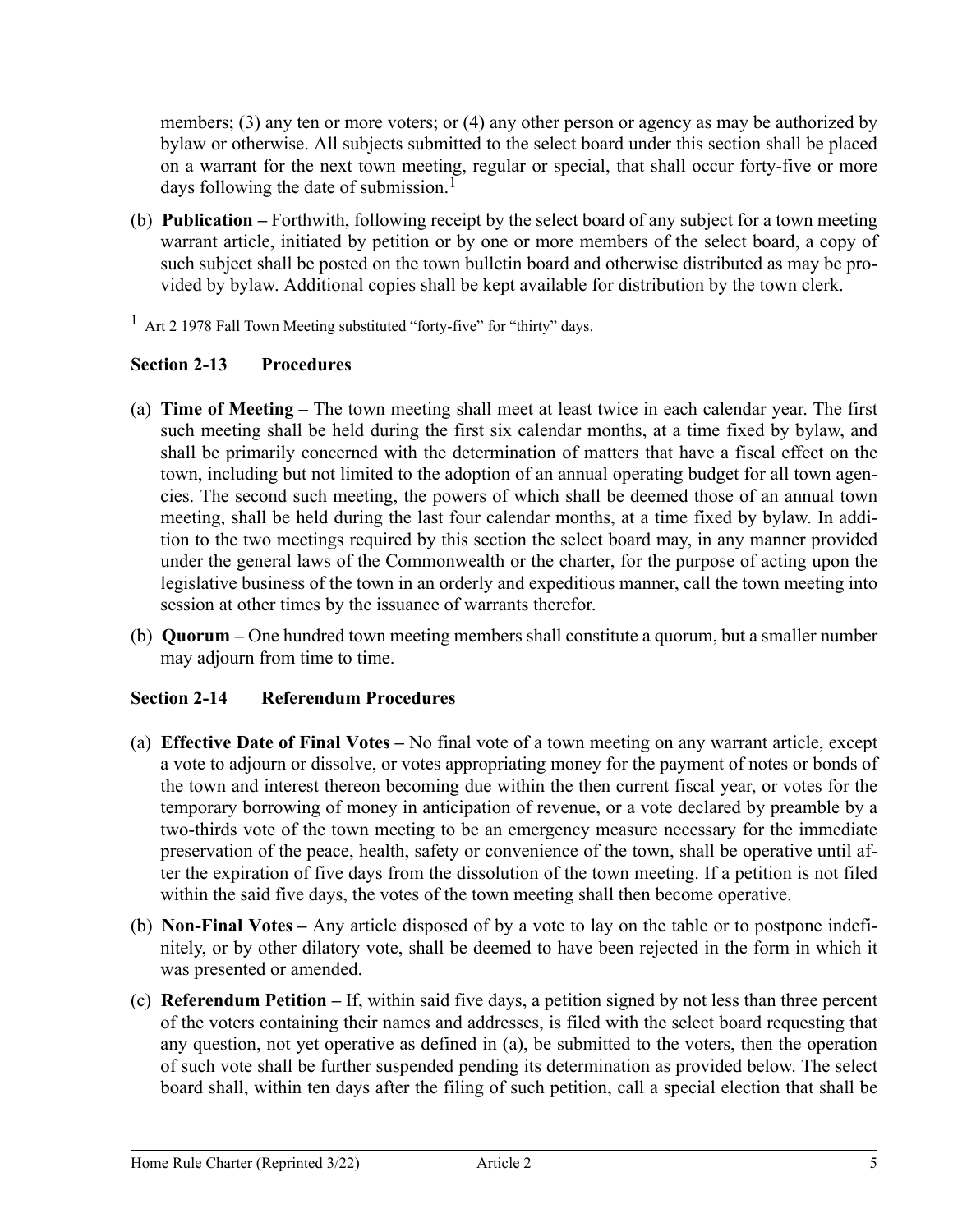held within thirty-five days after issuing the call, for the purpose of presenting to the voters any such question. If, however, a regular or special town election is to be held not more than sixty days following the date the petition is filed, the select board may provide that any such question be presented to the voters at that same election.<sup>1</sup>

- (d) **Referendum Election** All votes upon any question so submitted shall be taken by ballot, and the conduct of such election shall be in accordance with the provisions of law relating to elections, unless otherwise provided in this section. Any question so submitted shall be determined by a majority vote of the voters voting thereon, but no action of the town meeting shall be reversed unless at least twenty percent of the voters vote on the question.
- (e) **Format of Questions** Any question so submitted shall be stated on the ballot in substantially the same language and form in which it was stated when presented by the moderator to the town meeting, as appears in the records of the clerk of the meeting.

<sup>1</sup> Art 6 1990 Fall Town Meeting substituted "thirty-five" for "fourteen", inserted the word "town" following the word "special", and substituted "sixty" for "thirty" days.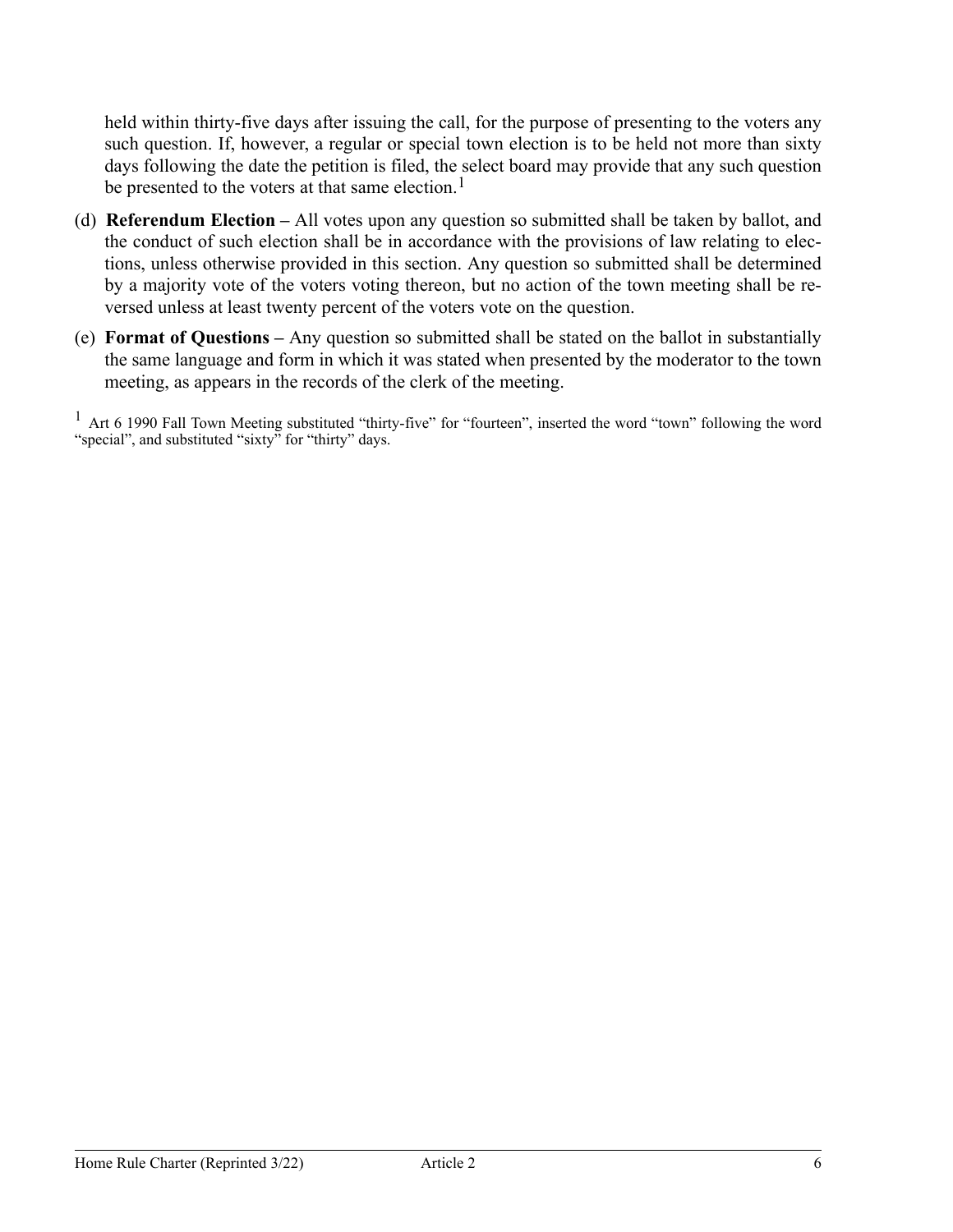# **ELECTED OFFICERS**

### **Section 3-1 General Provisions**

- (a) **Elective Offices** The offices to be filled by the voters shall be the **select board, school committee, board of assessors, board of health, board of library trustees, moderator, planning board, housing authority** and such members of regional authorities or districts as may be established by statute, interlocal agreement or otherwise.
- (b) **Eligibility** Any voter shall be eligible to hold any elective town office, but no person holding any elective town office shall simultaneously hold any other elective town office.
- (c) **Nomination Procedures** The number of signatures of voters required to place the name of a candidate for any town office on the official ballot for use at any town election shall be not less than fifty.
- (d) **Election** The regular election of town officers shall be held annually on a date fixed by bylaw.
- (e) **Compensation** Elected town officers shall receive for their services such compensation as may annually be provided for that purpose by appropriation.
- (f) **Coordination of Officers** Notwithstanding their election by the voters, the town officers named in this article shall be subject to the call of the select board, at all reasonable times, for consultation, conference and discussion on any matter relating to their respective offices.

### **Section 3-2 Select Board**

- (a) **Composition; Term of Office** There shall be a select board consisting of five members elected for three-year terms, so arranged that as nearly an equal number of terms as possible shall expire each year.
- (b) **Powers and Duties** The executive powers of the town shall be vested in the select board. The select board shall have all of the powers and duties given to boards of selectmen under the constitution and general laws of the Commonwealth, and such additional powers and duties as may be authorized by the charter, by bylaw or by other town meeting vote. The select board shall cause the laws and orders for the government of the town to be enforced and shall cause a record of all its official acts to be kept. To aid the board in its official duties, the select board shall appoint a town manager, as provided in article 4.
- (c) **Appointing Powers** The select board shall appoint the town manager, town counsel, town comptroller, registrars of voters (but not the town clerk) and other election officers, and members of all appointed multiple-member bodies for whom no other method of selection is provided by the charter or by bylaw, except persons serving under other elected town officers and officials appointed by state officers.
- (d) **Licensing Authority** The select board shall be the license board of the town and shall have the power to issue licenses, to make all necessary rules and regulations regarding the issuance of such licenses and to attach such conditions and restrictions thereto as it deems to be in the public interest, and to enforce the laws relating to all businesses for which it issues licenses.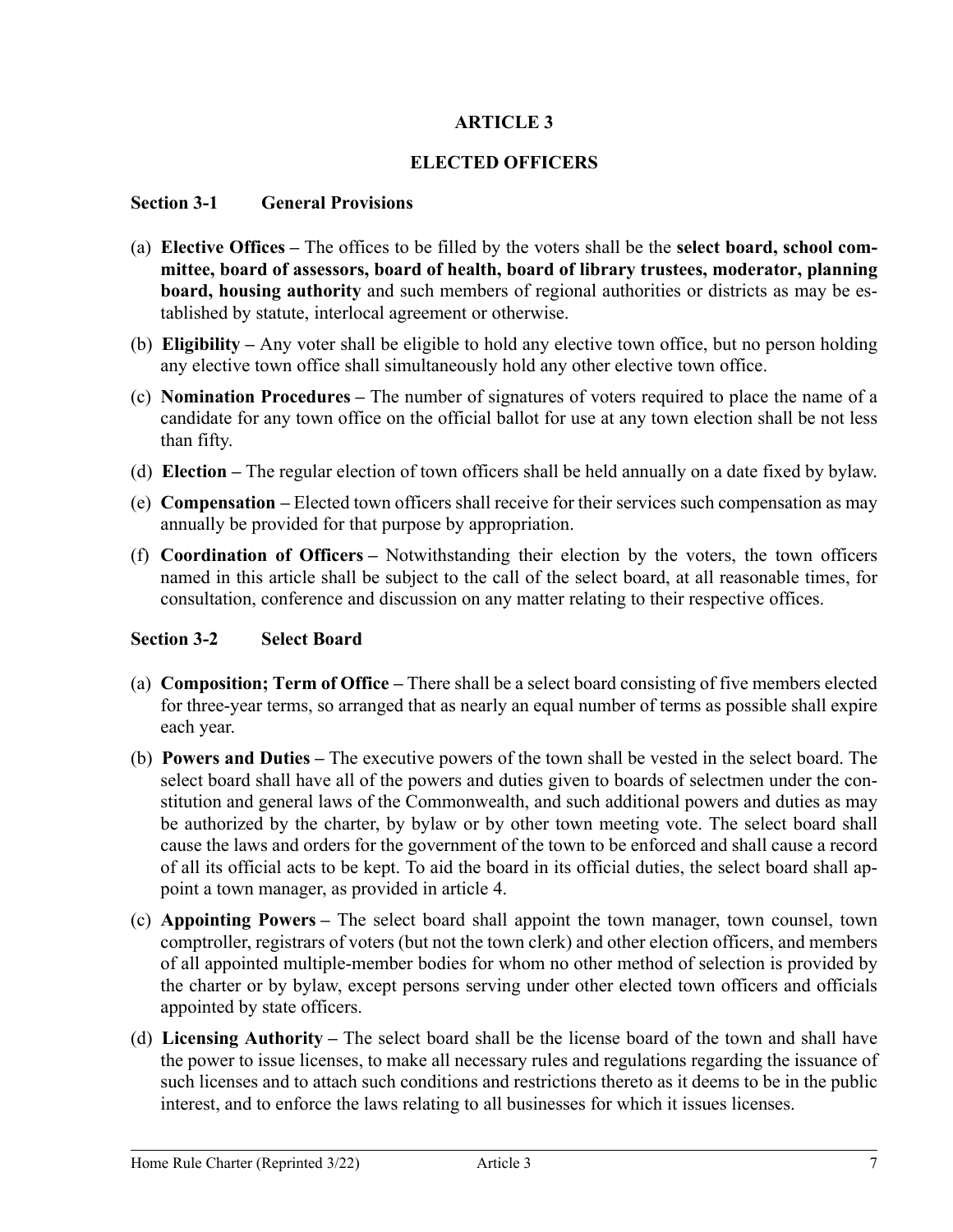### **Section 3-3 School Committee**

- (a) **Composition; Term of Office** There shall be a school committee consisting of five members elected for three-year terms, so arranged that as nearly an equal number of terms as possible shall expire each year.<sup>1, 2</sup>
- (b) **Powers and Duties** The school committee shall have all of the powers and duties school committees are given under the constitution and general laws of the Commonwealth and such additional powers and duties as may be authorized by the charter, by bylaw or by other town meeting vote. The powers of the school committee shall include but need not be limited to the following:
	- (1) The school committee shall appoint a superintendent of the schools and all other officers and employees associated with the schools, fix their compensation and define their duties, make rules concerning their tenure of office, and discharge them.
	- (2) The school committee shall make all reasonable rules and regulations, consistent with law, for the administration and management of the public schools of the town.

 $1$  Art 2 1978 Fall Town Meeting changed the number of members from five to six.

 $^{2}$  Art 14 1985 Fall Town Meeting changed the number of members from six to five.

### **Section 3-4 Board of Assessors**

- (a) **Composition; Term of Office** There shall be a board of assessors consisting of three members elected for three-year terms, so arranged that one term shall expire each year.
- (b) **Powers and Duties** The board of assessors shall annually make a valuation of all property, both real and personal, within the town. It shall have all of the powers and duties given to boards of assessors under the constitution and general laws of the Commonwealth, and such additional powers and duties as may be authorized by the charter, by bylaw or by other town meeting vote.

### **Section 3-5 Board of Health**

- (a) **Composition; Term of Office** There shall be a board of health consisting of three members elected for three-year terms, so arranged that one term shall expire each year.
- (b) **Powers and Duties** The board of health shall be responsible for the formulation and enforcement of rules and regulations affecting the environment and the public health. It shall have all of the powers and duties given to boards of health under the constitution and general laws of the Commonwealth, and such additional powers and duties as may be authorized by the charter, by bylaw or by other town meeting vote.

### **Section 3-6 Board of Library Trustees**

- (a) **Composition; Term of Office** There shall be a board of library trustees consisting of five members elected for three-year terms, so arranged that as nearly an equal number of terms as possible shall expire each year.
- (b) **Powers and Duties** The board of library trustees shall have the custody and management of the library and of all property of the town related thereto. All money raised or appropriated by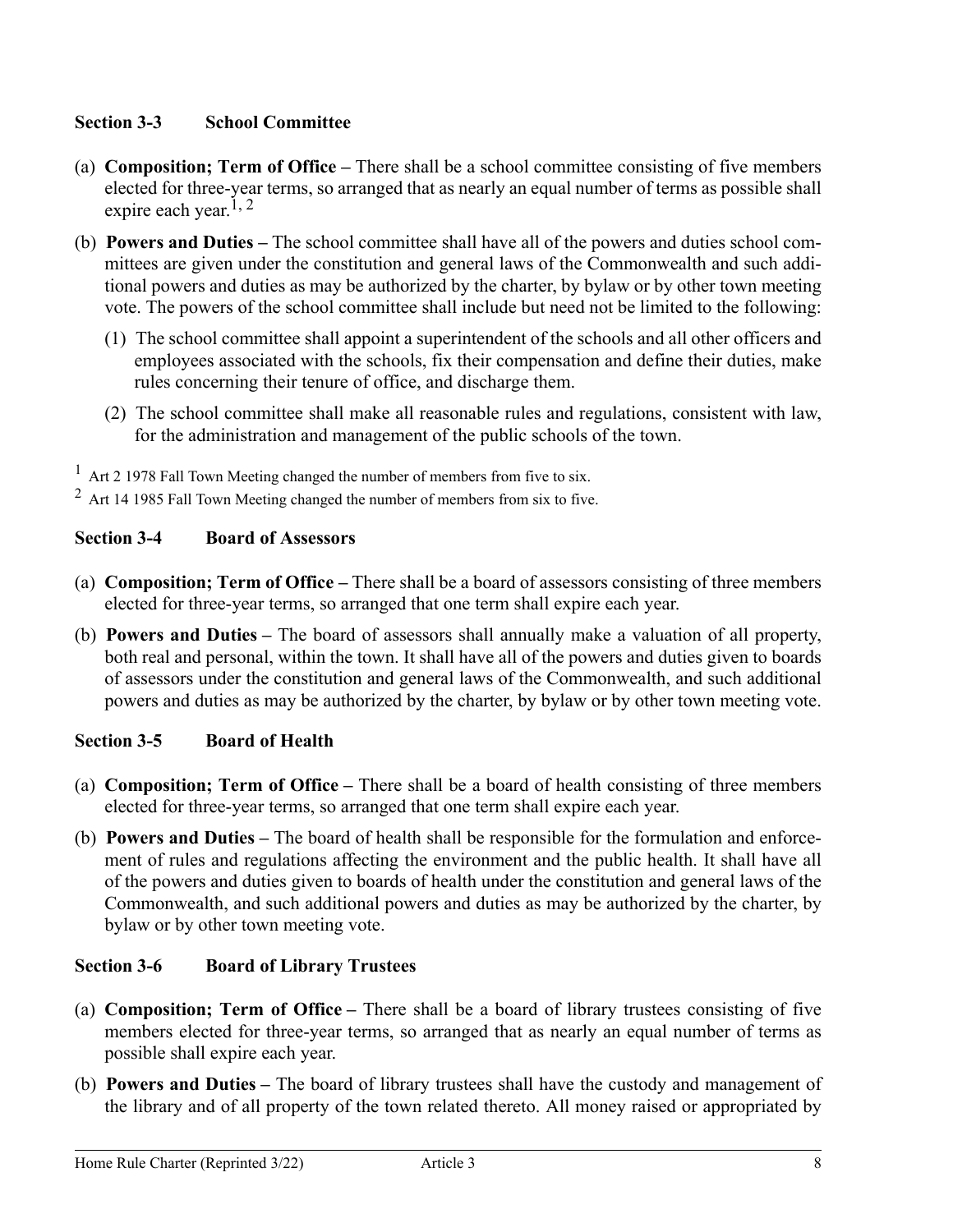the town for its support and maintenance shall be expended by the board, and all money or property that the town may receive by gift or bequest shall be administered by the board in accordance with the provisions of such gift or bequest. The board of library trustees shall have all of the powers and duties given to boards of library trustees under the constitution and general laws of the Commonwealth, and such additional powers and duties as may be authorized by the charter, by bylaw or by other town meeting vote.

### **Section 3-7 Moderator**

- (a) **Term of Office** There shall be a moderator elected for a one-year term.
- (b) **Powers and Duties** The moderator, as provided in section 2-7, shall preside and regulate the proceedings at all sessions of the town meeting, and shall have all of the powers and duties given to moderators under the constitution and general laws of the Commonwealth, and such additional powers and duties as may be authorized by the charter, by bylaw or by other town meeting vote.

### **Section 3-8 Planning Board**

- (a) **Composition; Term of Office** There shall be a planning board consisting of five members elected for three-year terms, so arranged that as nearly an equal number of terms as possible shall expire each year.
- (b) **Powers and Duties** The planning board shall make studies and prepare plans concerning the resources, possibilities and needs of the town. The planning board shall have the power to regulate the subdivision of land within the town by the adoption of rules and regulations governing such development. The planning board shall annually report to the town giving information regarding the condition of the town and any plans or proposals known to it affecting the resources, possibilities and needs of the town. The planning board shall have all of the powers and duties given to planning boards under the constitution and general laws of the Commonwealth, and such additional powers and duties as may be authorized by the charter, by bylaw, or by other town meeting vote.

### **Section 3-9 Housing Authority**

- (a) **Composition; Term of Office** There shall be a housing authority consisting of five members. Four members shall be chosen by ballot; the fifth member shall be a resident of the town, appointed by the Commonwealth commissioner of community affairs or as otherwise provided by law. Housing authority members shall serve five-year terms, so arranged that one term shall expire each year.
- (b) **Powers and Duties** The housing authority shall have all of the powers and duties given to housing authorities under the constitution and general laws of the Commonwealth, and such additional powers and duties as may be authorized by the charter, by bylaw or by other town meeting vote.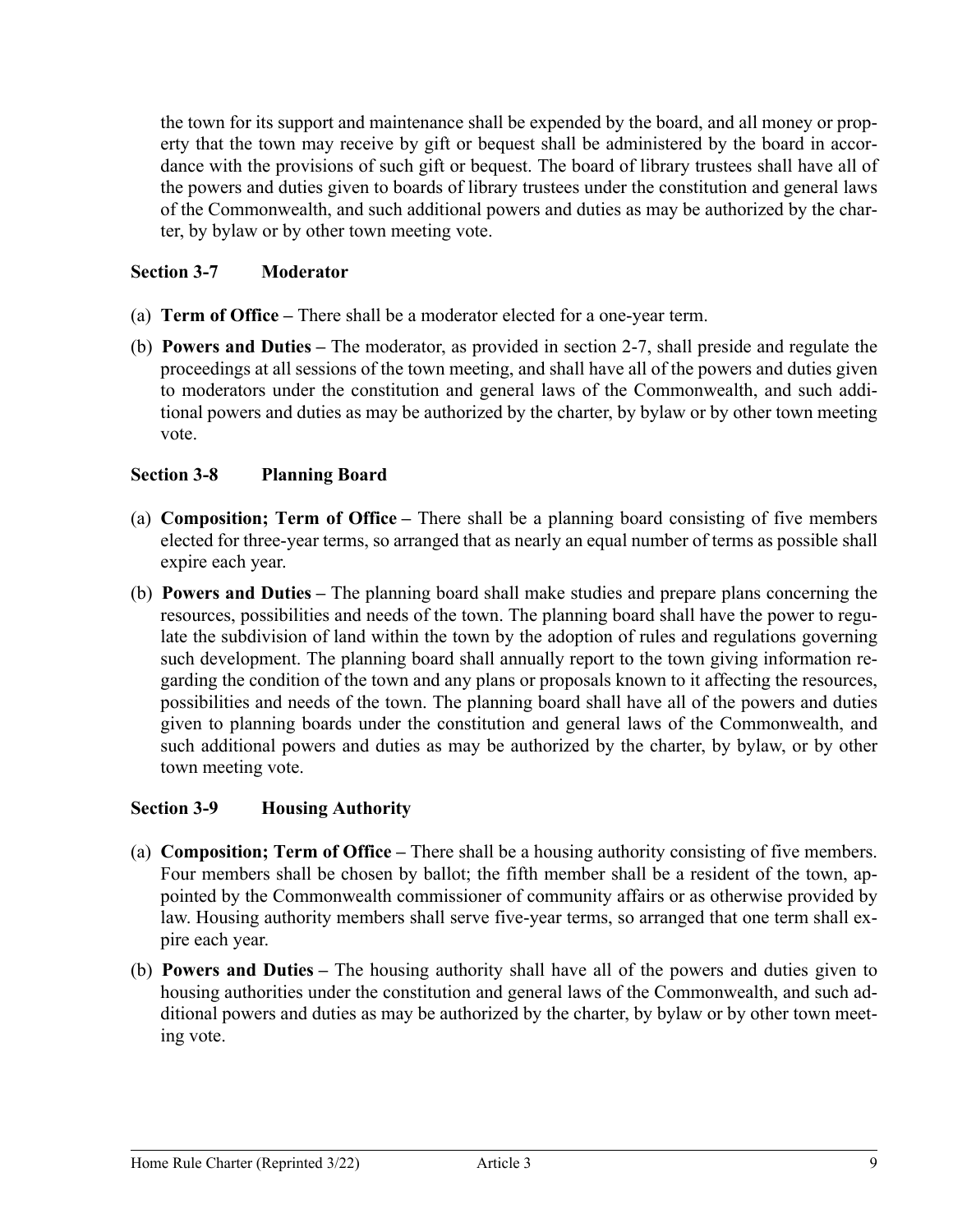### **TOWN MANAGER**

#### **Section 4-1 Appointment; Qualifications; Term**

The select board shall appoint a town manager for an indefinite term and fix his compensation within the amount annually appropriated for that purpose. The office of town manager shall not be subject to the consolidated personnel bylaw. The town manager shall be appointed solely on the basis of his executive and administrative qualifications. He shall be a professionally qualified person of proven ability, especially fitted by education, training and previous experience in municipal administration to perform the duties of the office. He shall not have served in an elective office in the town government for at least twelve months prior to his appointment. He shall devote full time to the office and shall not hold any other public office, elective or appointive, nor engage in any other business or occupation during his term, unless such action is approved in advance, in writing, by the select board. The town may from time to time, by bylaw, establish such additional qualifications as seem necessary and appropriate.

#### **Section 4-2 Powers and Duties**

The town manager shall be the chief administrative officer of the town and shall be responsible to the select board for the proper administration of all town affairs placed in his charge by or under the charter. He shall have the following powers and duties:

- (a) He shall supervise and be responsible for the efficient administration of all functions under his control, as may be authorized by the charter, by bylaw, by other town meeting vote or by the select board, including all officers appointed by him and their respective departments.
- (b) He shall appoint, and may remove subject to the civil service laws where applicable, all department heads, all officers and all subordinates and employees for whom no other method of appointment is provided in the charter, except persons serving under other elected agencies and appointments made by representatives of the Commonwealth.

Appointments made by the town manager shall become effective on the fifteenth day following the day notice of appointment is filed with the select board, unless the select board shall, within that period, by a majority vote of the full board, vote to reject any such appointment. Appointments of a temporary or seasonal nature shall become effective immediately. 1

- (c) He shall be entrusted with the administration of all personnel policies, practices and related matters for all municipal employees as established by the compensation plan, the personnel policy guide, bylaw, and all collective bargaining agreements entered into by the select board on behalf of the town.
- (d) He shall fix the compensation of all town officers and employees appointed by him within the limits established by appropriations and the compensation plan adopted by the town meeting.
- (e) He shall attend all regular and special meetings of the select board, except meetings at which his own removal is to be discussed, unless excused at his own request, and shall have a voice, but no vote, in all discussions.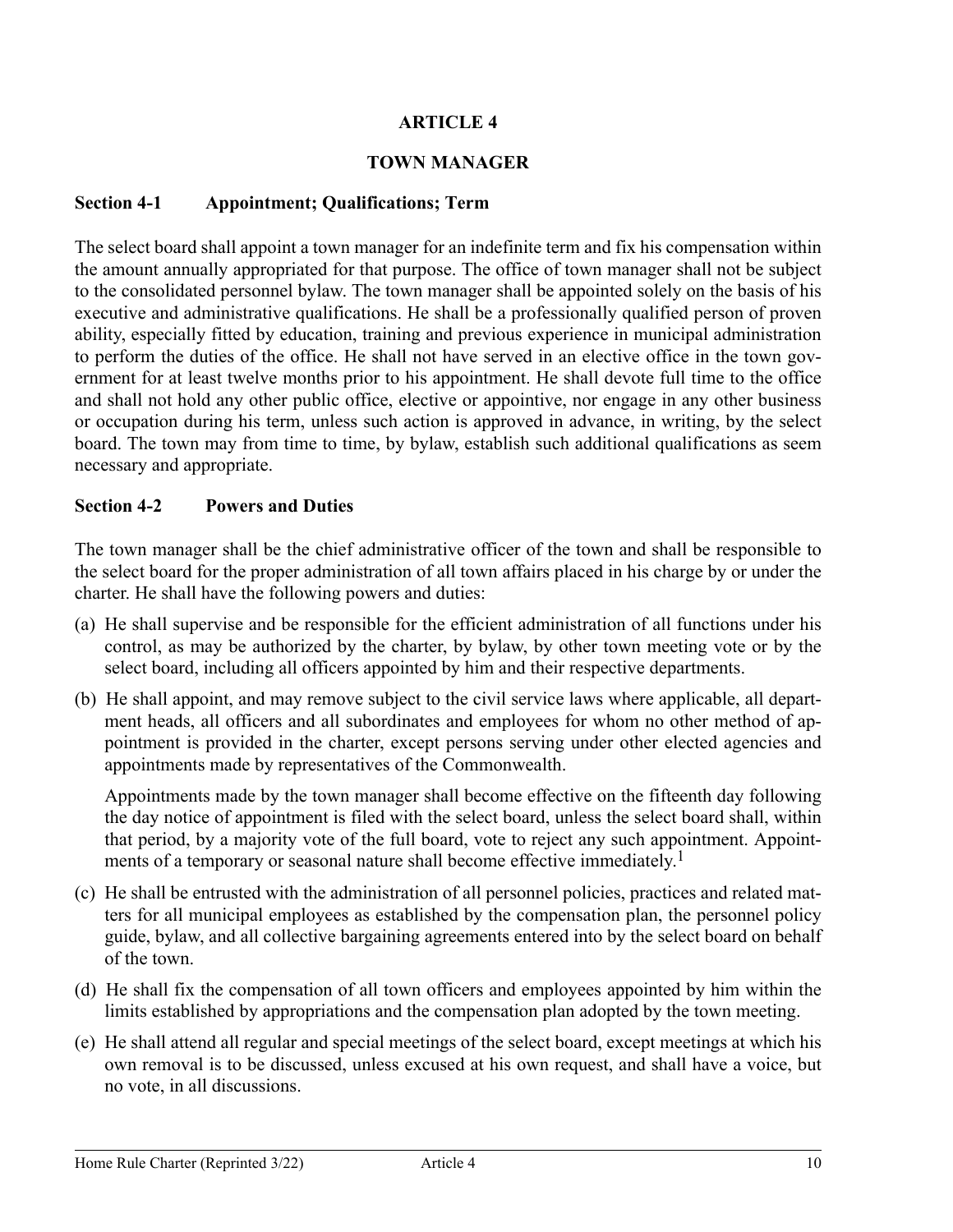- (f) He shall attend all sessions of the town meeting and shall answer all questions directed to him that are related to his office.
- (g) He shall see that all of the provisions of the general laws, of the charter, of the bylaws and other town meeting votes, and of the select board that require enforcement by him, or officers and employees subject to his direction and supervision, are faithfully carried out.
- (h) He shall prepare and submit a proposed annual operating budget and a proposed capital improvement program as provided in article 6.
- (i) He shall assure that a full and complete record of the financial and administrative activities of the town is kept and shall render a full report to the select board at the end of each fiscal year and such other times as it may require.
- (j) He shall keep the select board fully informed as to the financial condition and needs of the town, and shall make such recommendations to the select board as he deems necessary or expedient.
- (k) He shall have full jurisdiction over the rental and use of all town facilities, except schools and properties designated by bylaw or other town meeting vote as Winchester historical sites. He shall be responsible for the maintenance and repair of all town property placed under his control by the charter, by bylaw or by other town meeting vote.
- (l) He may at any time inquire into the conduct of office of any officer, employee or department under his control.
- (m) He shall keep a full and complete inventory of all property of the town, both real and personal.
- (n) He shall be responsible for the negotiation of all contracts involving any subject within his jurisdiction. These proposed contracts shall be subject to final approval and execution by the select board.
- (o) He shall be responsible for purchasing all supplies, materials and equipment, and shall award all contracts for all departments and activities of the town. He shall examine and inspect, or cause to be examined and inspected, the quality, quantity and conditions of materials, supplies or equipment delivered to or received by any town agency. He may examine services performed for any town agency secured through the purchasing procedure.
- (p) He shall perform any other duties required of him by the charter, by bylaw, by other town meeting vote or by the select board.

<sup>1</sup> Art 2 1978 Fall Town Meeting added the sentence, "Appointments of a temporary or seasonal nature shall become effective immediately."

### **Section 4-3 Acting Town Manager**

(a) **Temporary Absence –** By letter filed with the town clerk and select board, the town manager shall designate a qualified town administrative officer or employee to exercise the powers and perform the duties of the town manager during his temporary absence. During the absence of the town manager, the select board may not revoke such designation without cause until at least ten working days have elapsed whereupon it may appoint another qualified town administrative officer or employee to serve as acting town manager until the town manager returns.<sup>1</sup>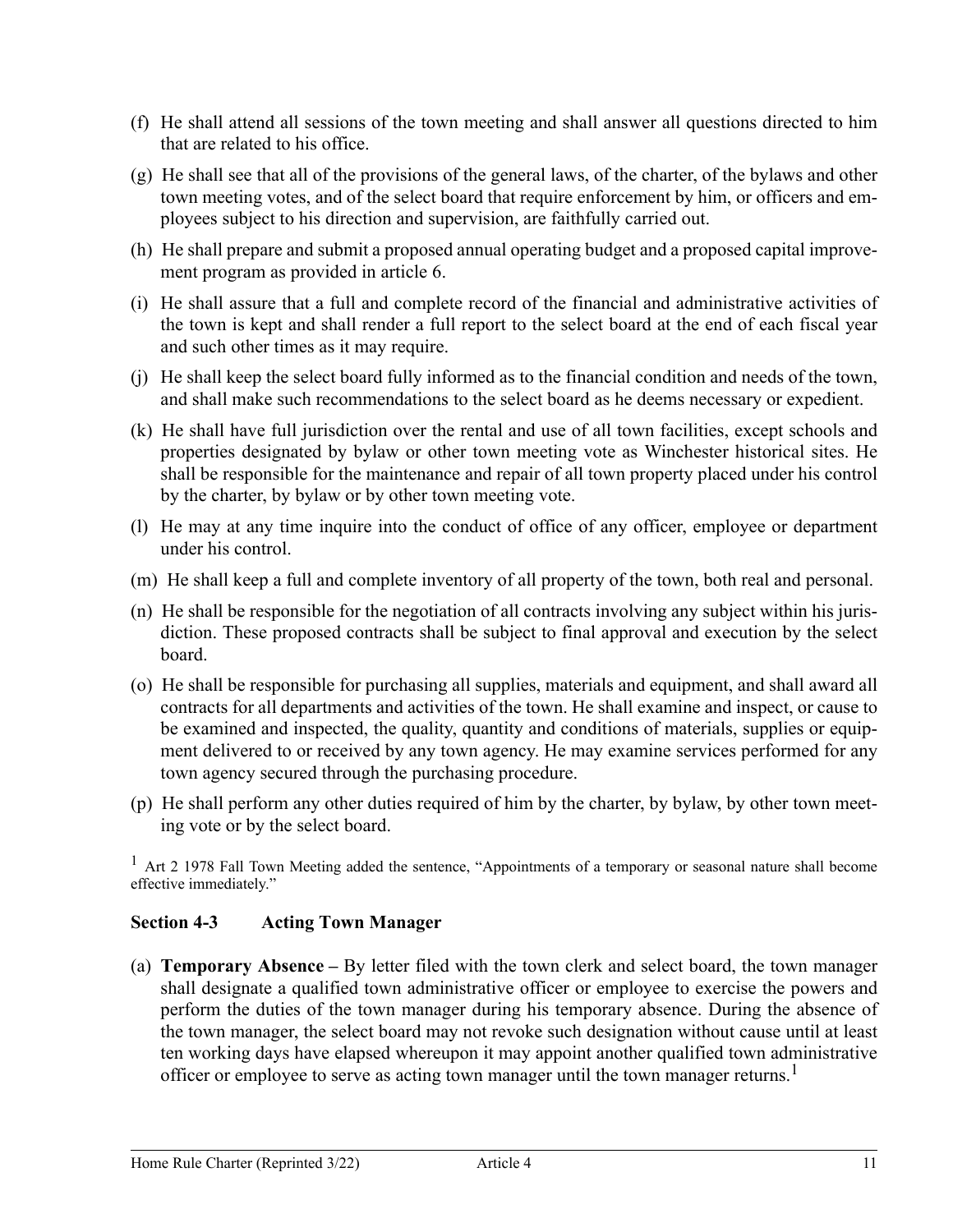- (b) **Vacancy** When the office of town manager is vacant, or the town manager is under suspension as provided in Section 4-4, the select board shall appoint a qualified town administrative officer or employee to serve as acting town manager until the vacancy is filled or the suspension has been terminated.
- <sup>1</sup> Art 2 1978 Fall Town Meeting added the words "without cause" after the word "designation" in the second sentence.

### **Section 4-4 Removal Procedures**

The select board may remove the town manager from office after first applying the following procedures:

- (a) **Notice** By affirmative vote of a majority of all of its members the select board may adopt a preliminary resolution of removal setting forth in reasonable detail the reason or reasons for the proposed removal. The preliminary resolution may suspend the town manager for a period not to exceed forty-five days. A copy of the resolution shall be delivered to the town manager forthwith following adoption.
- (b) **Public Hearing** Within five days after the delivery of the preliminary resolution of removal, the town manager may request a public hearing on the reasons cited for removal by filing a written request therefor with the select board. The hearing shall be convened by the select board not less than twenty nor more than thirty days after a request is filed. Not less than five days prior written notice of the date upon which the hearing will commence shall be given to the town manager. The time limitations set forth herein may be waived in writing by the town manager. The town manager shall be entitled to file a written statement with the select board responding to the reasons cited for the proposed removal, provided the same is received by the select board not less than forty-eight hours in advance of the time set for the commencement of the public hearing. The town manager may be represented by counsel at the public hearing. He shall be entitled to present evidence, call witnesses and, personally or through counsel, question any witness appearing at the hearing.
- (c) **Removal** If the town manager does not request a public hearing, then upon the expiration of ten days from the date of delivery to him of the preliminary resolution of removal, or if the town manager does request a public hearing, then five days from the completion of the public hearing, or forty-five days from the date of the adoption of the preliminary resolution, whichever occurs later; the select board may by the affirmative vote of a majority of all of its members adopt a final resolution of removal that shall be effective upon adoption. Failure to adopt a final resolution of removal within the time limitations provided in this section shall nullify the preliminary resolution of removal. The action of the select board in suspending or removing the town manager shall be final, it being the intention of this provision to vest all authority and fix all responsibility for such suspension or removal in the select board. The town manager shall continue to receive his salary until a final resolution of removal has become effective.<sup>1</sup>

 $1$  Art 2 1978 Fall Town Meeting added the words "from the completion of the public hearing, or forty-five days" after the words "five days" in the first sentence.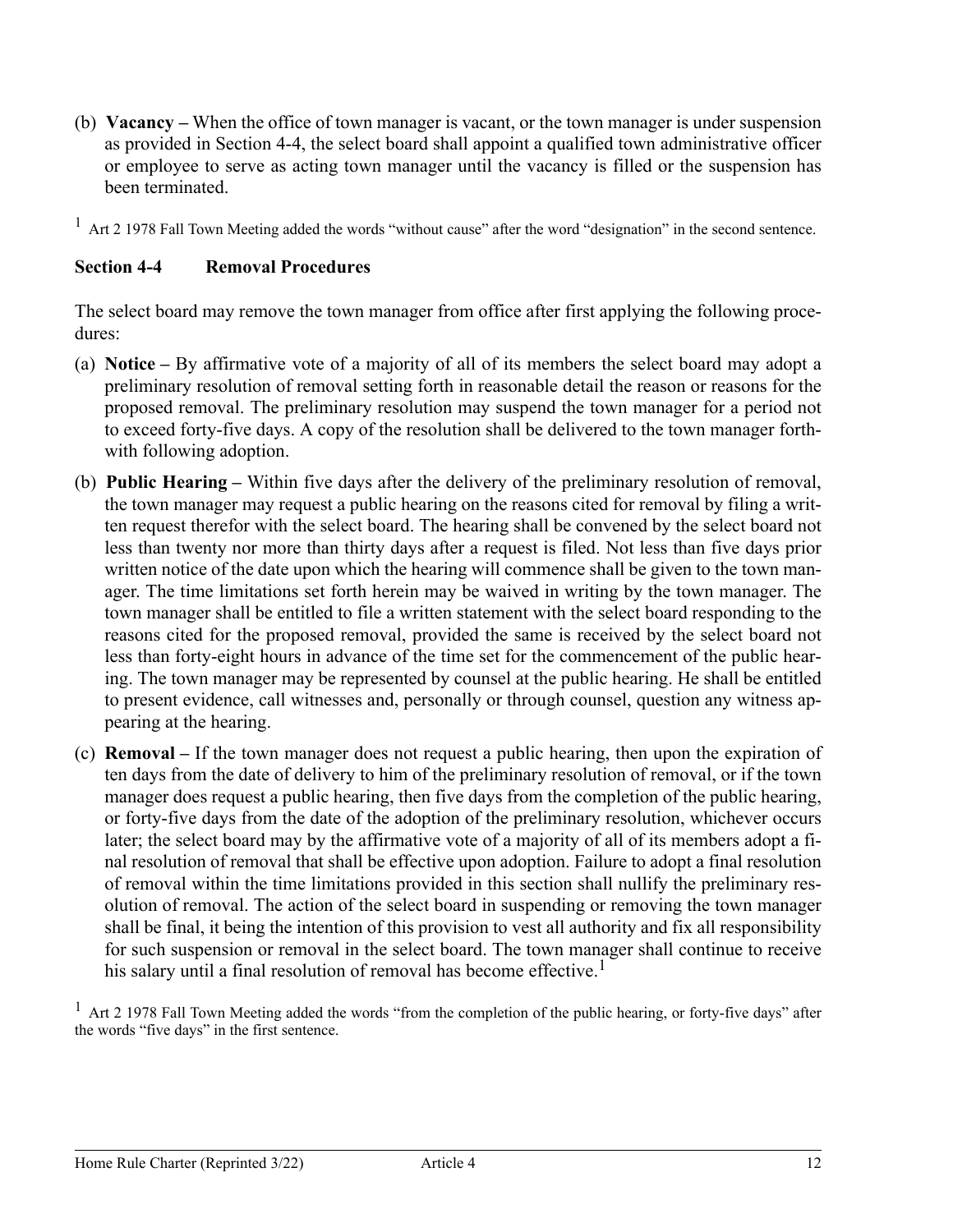# **ADMINISTRATIVE ORGANIZATION**

### **Section 5-1 Creation of Departments, Divisions, Agencies and Offices**

The organization of the town into operating agencies may be accomplished through either method provided in this section.

- (a) **Bylaws** Subject only to express prohibitions in the constitution, the general laws or the charter, the town meeting may, by bylaw, reorganize, consolidate, or abolish any town agencies in whole or in part and establish such new town agencies as it deems necessary or advisable. It may prescribe the functions of any town agency; provided, however, that no function assigned by the charter to a particular town agency may be discontinued or, unless the charter so provides, assigned to any other.
- (b) **Administrative Code** Subject only to express prohibitions in the constitution, the general laws or the charter, the select board, after consultation with the town manager, may from time to time prepare and submit to the town meeting for approval as an administrative code a plan of organization or reorganization, or amendments to any existing plan, for the orderly, efficient or convenient conduct of the business of the town.

The select board may, through an administrative code, reorganize, consolidate or abolish any town agencies in whole or in part and establish such new town agencies as it deems necessary or advisable. It may prescribe the functions of any town agency and, for such purpose, transfer the powers and duties and, so far as is consistent with the use for which the funds were voted by the town, transfer the appropriations of one town agency to another; provided, however, that no function assigned by the charter to a particular town agency may be discontinued, or unless the charter specifically so provides, assigned to any other.

Whenever the select board prepares such a plan, it shall hold one or more public hearings on the proposal giving notice by publication in a local newspaper not less than seven days in advance, which notice shall describe the scope of the proposal and the time and place at which the hearing shall be held. Following such public hearing, the select board shall submit to the town meeting, by warrant article, its proposal, which it may have modified subsequent to the public hearing.

An organization or reorganization plan shall become effective at the expiration of ninety days following the date of the town meeting at which the proposal is submitted, unless the town meeting shall, by a majority vote within that time, vote to disapprove the plan.

The town meeting may vote only to approve or disapprove the plan and may not vote to amend or alter it.

### **Section 5-2 Table of Organization**

The town manager shall prepare for submission to the select board a table of organization establishing personnel requirements within the town agencies created by bylaw or by administrative code. The table of organization shall become effective unless rejected by the select board within thirty days following the date of its submission.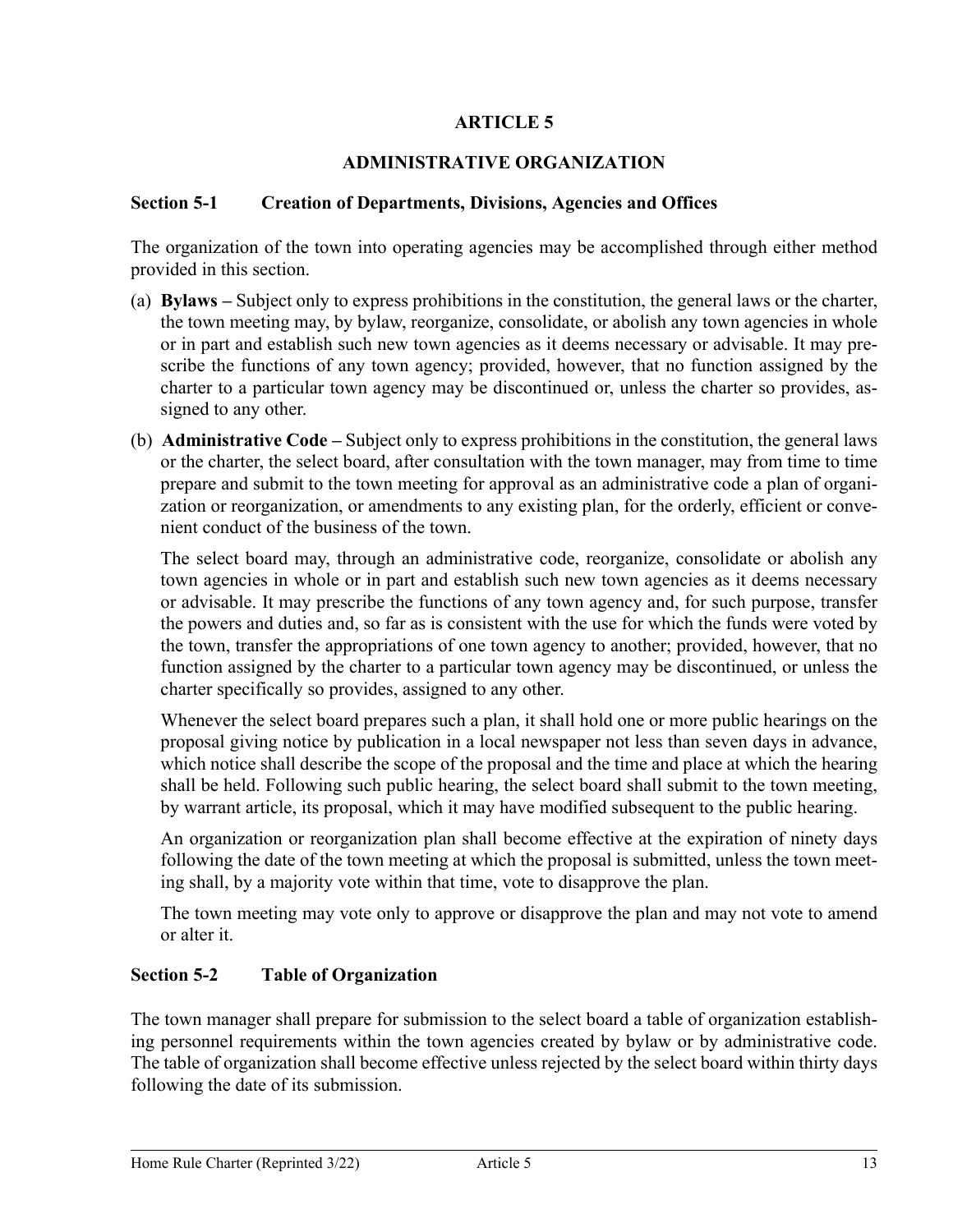### **Section 5-3 Publication of Administrative Code and Table of Organization**

For the convenience of the public, the administrative code and any amendments thereto shall be printed as an appendix to, but not an integral part of, the bylaws of the town. The table of organization prepared by the town manager shall be published annually in the town report.

### **Section 5-4 Department of Public Works**

(a) **Establishment and Scope –** There shall be a department of public works responsible for the performance of all public works activities of the town placed under its control by the charter, by bylaw, by administrative code, or otherwise, including but not limited to refuse collection and disposal, forestry services, protection of natural resources, maintenance of all municipal buildings and grounds, water supply and distribution, sewers and sewerage systems, and streets and roads.

The department of public works shall assume all of the duties and responsibilities in the performance of public works functions, including but not limited to those performed prior to the adoption of the charter by or under the authority of the water and sewer board, the park commission, the cemetery commission, the school committee, and the select board.

(b) **Director of Public Works –** The department of public works shall be under the direct control of a director of public works who shall be appointed by and who shall be directly responsible to the town manager. The director of public works shall serve at the pleasure of the town manager. He shall be a person especially fitted by education, training and previous experience to perform the duties of the office.

The director of public works shall be responsible for the supervision and coordination of all divisions within the department in accordance with state statutes, town bylaws, administrative code and directives of the town manager.

(c) **Policy Formulation –** The select board, acting through the town manager, shall be responsible for the overall supervision of the department of public works and for the establishment of priorities and policies to govern the operation of the department.

### **Section 5-5 Comptroller**

- (a) **Appointment; Qualifications; Term of Office** The select board shall appoint a town comptroller and fix his compensation within the amount annually appropriated for that purpose. The comptroller shall have at least three years prior full-time accounting experience. The comptroller shall devote his entire time to the performance of his duties and the supervision of the employees of his department. The comptroller shall be appointed in March of every third year for a threeyear term to run from the first day of the following April until the qualification of his successor. The comptroller may be removed by the select board for cause and the vacancy filled by it, in the same manner as an original appointment, for the remainder of the unexpired term.<sup>1</sup>
- (b) **Powers and Duties** The comptroller shall be subject to the supervision and control of the select board but not of the town manager. The comptroller shall have, in addition to the powers and duties conferred and imposed upon town accountants, by general laws, the following powers and duties: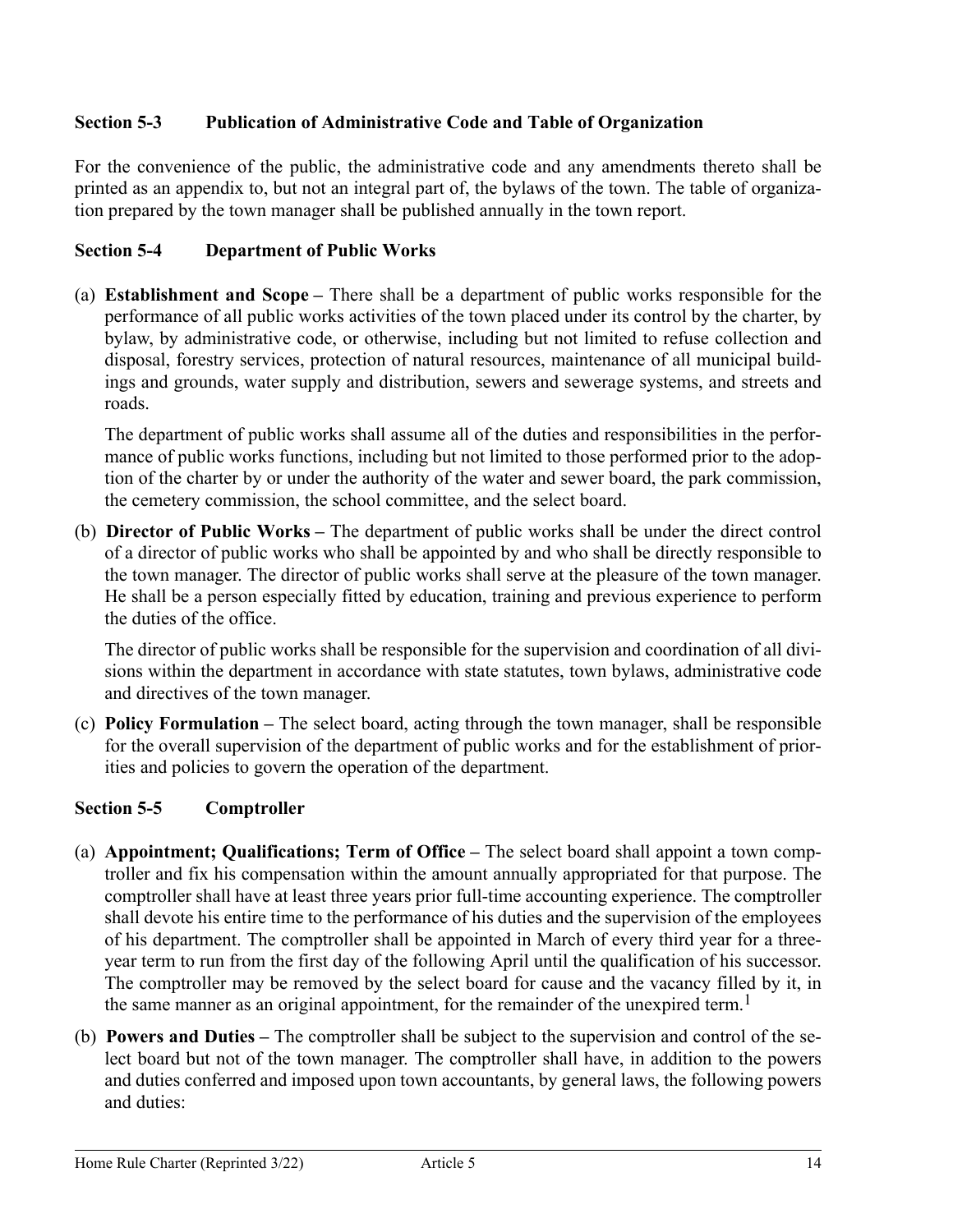- (1) He shall prescribe the methods of installation and exercise supervision of all accounting records of the several town officers and agencies; provided, however, that any change in the system of accounts shall first be discussed with the select board and the town agencies affected.
- (2) He shall establish standard practices relating to all accounting matters and procedures and the coordination of systems throughout the town, including clerical and office methods, records, reports and procedures as they relate to accounting matters. He shall prepare and issue rules, regulations and instructions relating thereto that, when approved by the select board, shall be binding upon all town agencies and employees.
- (3) He shall draw all warrants upon the town treasurer for the payment of bills, drafts and orders chargeable to the several appropriations and other accounts.
- (4) Prior to submitting any warrant to the town manager, he shall examine and approve as not being fraudulent, unlawful or excessive, all bills, drafts and orders covered thereby. In connection with any such examination, he may make inspection as to the quality, quantity and condition of any materials, supplies or equipment delivered to or received by any town officer or agency. If, upon examination, it appears to the comptroller that any such bill, draft or order is fraudulent, unlawful or excessive, he shall immediately file with the select board and town treasurer a written report of the reasons for his findings.
- (5) He shall be in charge of all of the accounting and business machines owned by the town, other than machines used for educational or classroom purposes, and shall allocate the use thereof among the several town agencies.
- (6) He shall be responsible for a continuous audit of all accounts and records of the town wherever located.
- (c) **Vacancy** If the comptroller is unable to perform his duties because of disability or absence, or if the office is vacant because of resignation or death, the select board may appoint a temporary comptroller to hold such office and exercise the powers and perform the duties until the comptroller who was disabled or absent resumes his duties, or until another comptroller is duly appointed. Said temporary appointment shall be in writing, signed by a majority of the select board and filed in the office of the town clerk.
- (d) **Assistant Comptroller** The comptroller with the approval of the majority of the select board may appoint, in writing, an assistant. Unless a temporary comptroller is appointed, the assistant may, in the absence of the comptroller, perform the duties of the comptroller and when performing such duties shall have the same powers and be subject to the same requirements and penalties as the comptroller.

 $1$  Art 11 1981 Fall Town Meeting deleted the first sentence which read, "There shall be a comptroller, appointed by the board of selectmen", and replaced it with the sentence now shown.

### **Section 5-6 Town Counsel<sup>1</sup>**

(a) **Appointment; Qualifications; Term of Office –** The select board each year shall appoint a town counsel and fix his compensation within the amount annually appropriated for that purpose. The person appointed and employed by the select board as town counsel shall be a mem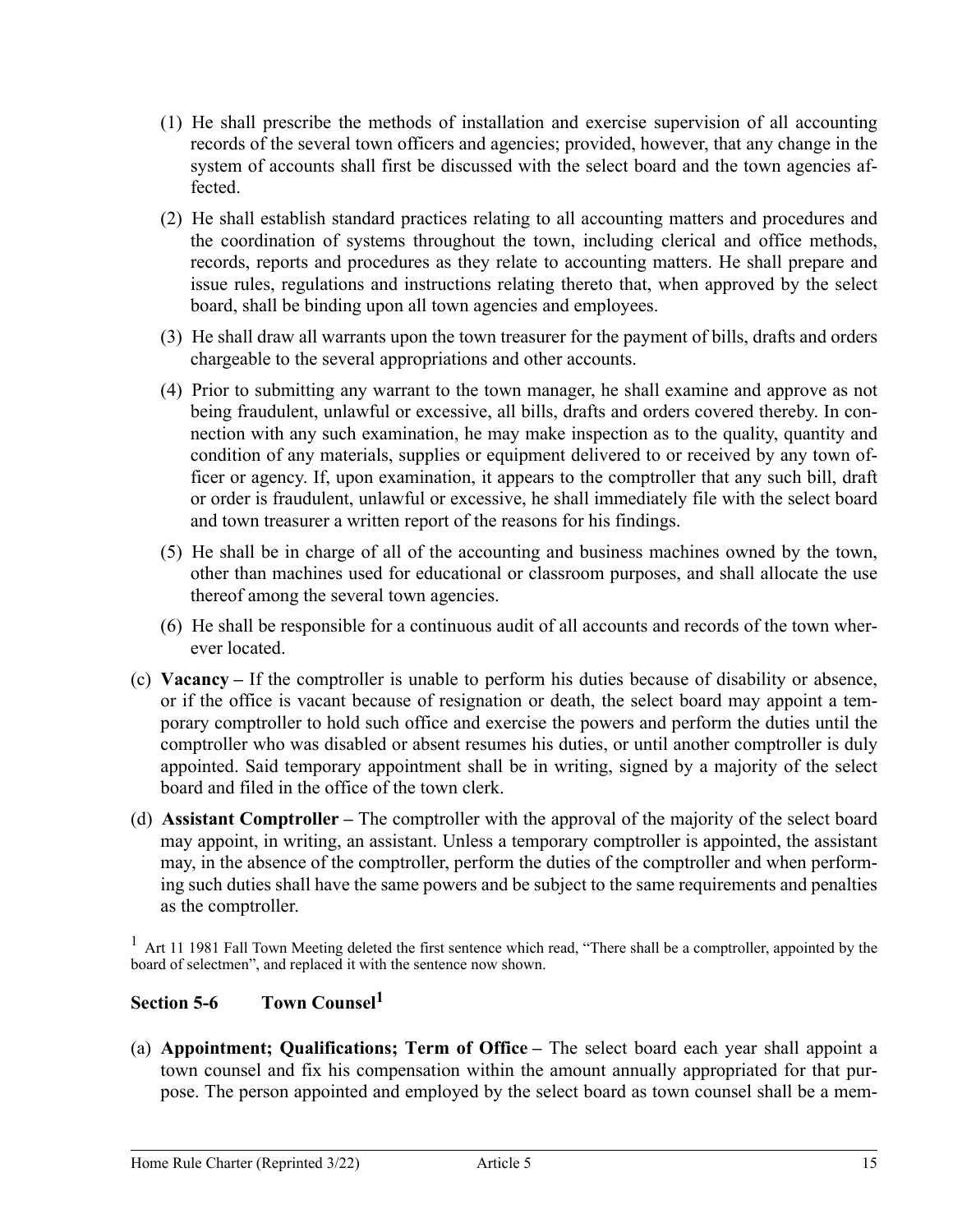ber in good standing of the bar of the Supreme Judicial Court of Massachusetts and of all other courts before which he has been admitted to practice. Any special counsel employed by the select board shall be a member in good standing of the bar of all courts before which he has been admitted to practice.

- (b) **Powers and Duties** In addition to those duties which the select board may request or authorize the town counsel to perform, he shall have the following powers and duties:
	- (1) The town counsel shall examine and report to the town manager upon the title to any land to be acquired by the town or any town agency.
	- (2) The town counsel shall, when requested, counsel with respect to all contracts, bonds, deeds and other legal instruments to which the town is a party or in which any right or interest of the town is involved.
	- (3) The town counsel shall advise all town agencies regarding legal questions relating to their powers and duties.
	- (4) The town counsel, when requested by the select board, shall appear and conduct, or assist in the conduct of the prosecution, defense or compromise of any claims, actions and proceedings by, on behalf of, or against the town or any town agency.
	- (5) The town counsel, when requested by the select board, shall assist in the prosecution of any violation of the laws or regulations of the town.<sup>2</sup>

<sup>1</sup> Art 12, 1981 Fall Town Meeting added new section 5-6 Town Counsel.

<sup>2</sup> Art 9 1984 Fall Town Meeting substituted "the laws or regulations of the town" for "these bylaws".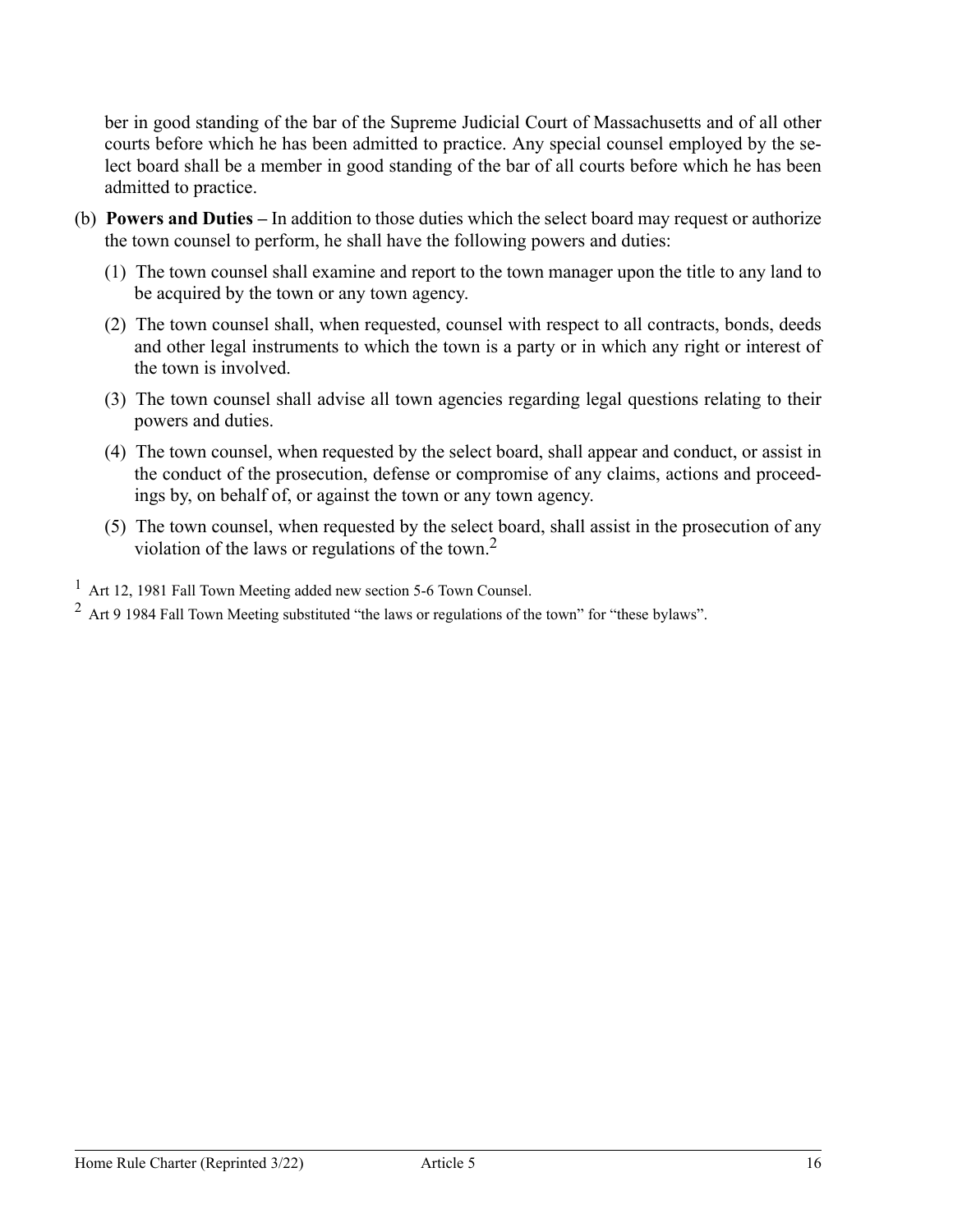# **FINANCES AND FISCAL PROCEDURES**

### **Section 6-1 Fiscal Year**

The fiscal year of the town shall begin on July first and end on June thirtieth, unless another provision is made by general law.

### **Section 6-2 School Committee Budget**

The budget adopted by the school committee shall be submitted to the town manager in sufficient time to enable him to prepare the total town budget he is required to submit by Section 6-3.

- (a) **Public Hearing** The school committee shall cause to be published in a local newspaper a general summary of its proposed budget. The summary shall indicate specifically any major variations from the present budget and the reasons for such variations and a notice stating (1) the times and places where complete copies of the budget shall be available for examination by the public, and (2) the date, time and place, not less than seven nor more than fifteen days following such publication, when a public hearing shall be held by the school committee on the proposed budget. $<sup>1</sup>$ </sup>
- (b) **Adoption** The action of the school committee in adopting the budget following the public hearing shall be summarized and the vote of each member on any amendments offered to the proposed budget shall be duly recorded.

 $1$  Art 2 1978 Fall Town Meeting deleted the following from the first sentence: "At least thirty days before the meeting at which the school committee is to vote on its final budget request."

### **Section 6-3 Submission of Proposed Budget**

Within a time fixed by bylaw before the start of the fiscal year, the town manager, under the direction of the select board, shall submit to the finance committee a proposed budget for the ensuing fiscal year with an accompanying budget message and supporting documents. He shall simultaneously provide for the publication in a local newspaper of a general summary of the proposed budget and a notice stating the times and places where complete copies of his proposed budget shall be available for examination by the public.

### **Section 6-4 Budget Message**

The budget message submitted by the town manager shall explain the proposed budget for all town agencies, both in fiscal terms and in terms of work programs. It shall outline proposed financial policies of the town for the ensuing fiscal year; describe important features of the budget; indicate any major variations from the budget for the current year in financial policies, expenditures and revenues together with the reasons for such changes; summarize the town's debt position; and include such other material as the town manager deems desirable.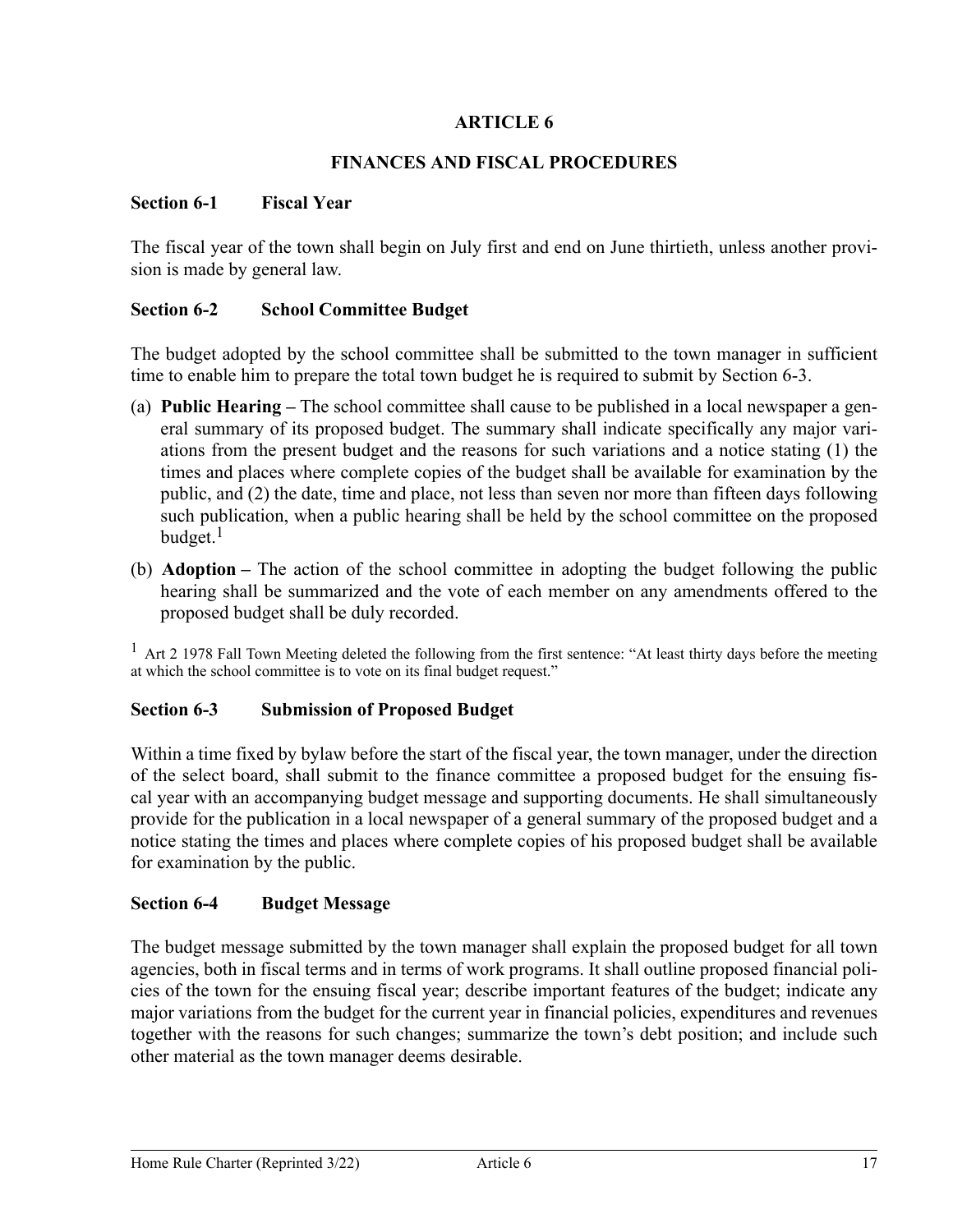### **Section 6-5 The Proposed Budget**

The budget message shall provide a complete financial plan of all town funds and activities, including the budget as requested by the school committee for the ensuing year. Except as may otherwise be required by general law or by the charter, it shall be in the form the town manager deems desirable or the select board may require. In his presentation of the budget the town manager shall make use of modern concepts of fiscal presentation so as to furnish a maximum amount of information and the best financial control. The budget shall be so arranged as to show the actual and estimated income and expenditures for the previous, current and ensuing fiscal years, and shall indicate in separate sections:

- (a) proposed expenditures for current operations during the ensuing fiscal year, detailed by town agency, function and work programs, and the proposed methods of financing such expenditures;
- (b) proposed capital expenditures during the ensuing fiscal year, detailed by town agency, and the proposed method of financing each such capital expenditure; and
- (c) estimated surplus revenue and free cash at the end of the current fiscal year, including estimated balances in any special accounts established for specific purposes.

### **Section 6-6 Action on the Budget**

- (a) **Public Hearing** The finance committee shall, forthwith upon receipt of the proposed budget, provide for the publication in a local newspaper of a notice stating the date, time and place, not less than five nor more than fourteen days following such publication, when a public hearing shall be held by the finance committee on the proposed budget.
- (b) **Finance Committee Meetings** The finance committee shall consider in public meetings the detailed expenditures for each town agency proposed by the town manager, and may confer with representatives of any such agency in connection with such considerations. The finance committee may require the town manager or any other town agency to provide such additional information as it deems necessary or desirable in furtherance of its responsibility.
- (c) **Presentation to the Town Meeting** The finance committee shall file a report of its recommendations with the town clerk in sufficient time to be distributed to each town meeting member at least seven days before the action on the budget article is to begin. The budget to be acted upon by the town meeting shall be the budget as proposed by the finance committee.

### **Section 6-7 Capital Improvement Program**

The town manager shall submit a capital improvement program to the select board and the finance committee at least thirty days before the date fixed for submission of his proposed budget. It shall be based on material prepared by a capital planning committee of the town, including (a) a clear, concise general summary of its contents; (b) a list of all capital improvements proposed to be undertaken during the ensuing five years, with supporting information as to the need for each capital improvement; (c) cost estimates, methods of financing and recommended time schedules for each improvement; and (d) the estimated annual cost of operating and maintaining each facility and piece of major equipment involved. This information is to be annually revised by a capital planning com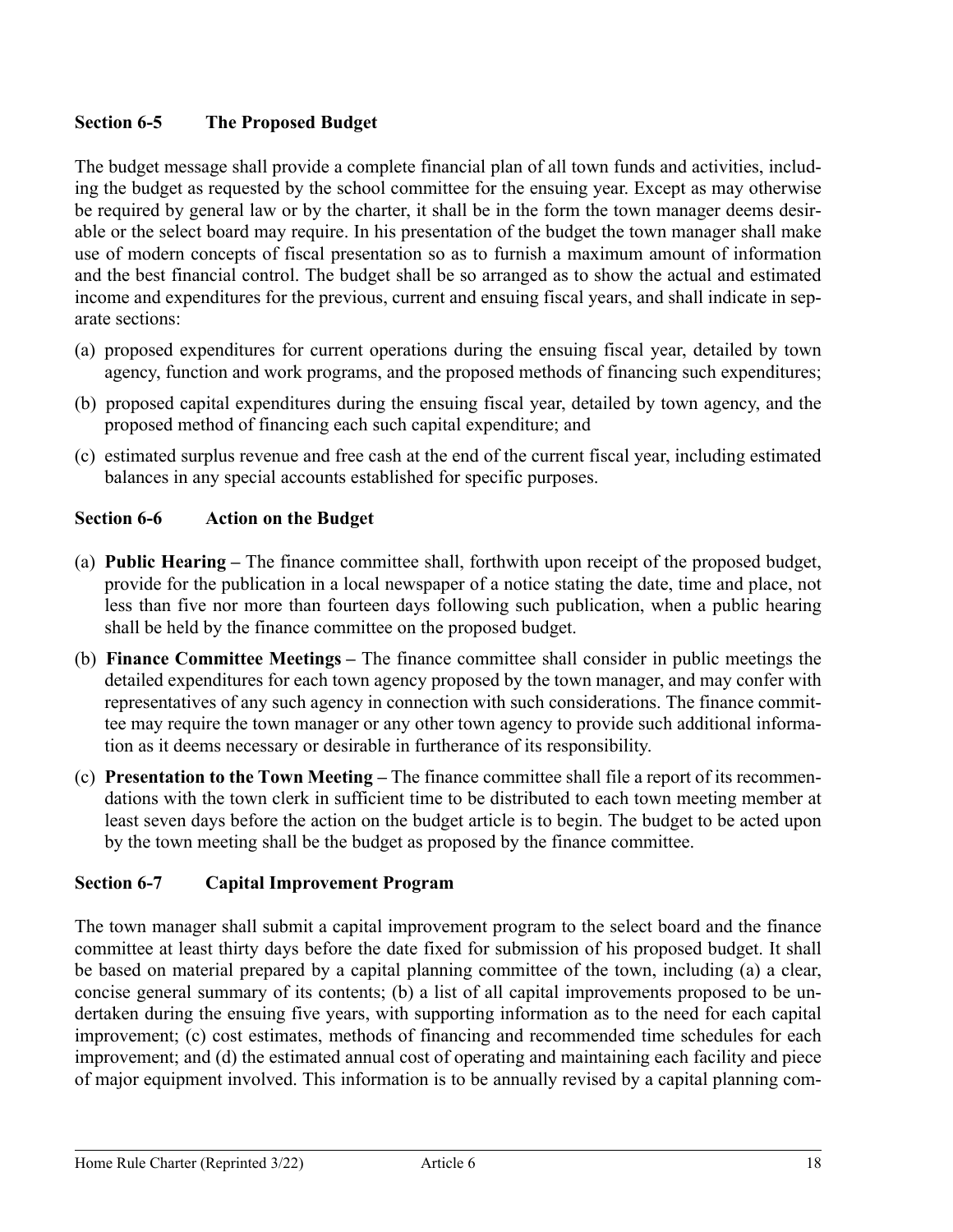mittee with regard to the capital improvements still pending or in the process of being acquired, improved or constructed.

### **Section 6-8 Financial Public Records**

Statements summarizing the budget and the capital improvement program and related warrant articles, as adopted by the town meeting, shall be made available in the office of the town manager for examination by the public not more than twenty days after their adoption.

### **Section 6-9 Approval of Financial Warrants**

Warrants for the payment of town funds prepared by the comptroller in accordance with the provisions of the general laws shall be submitted to the town manager. The approval of any such warrant by the town manager shall be sufficient authority to authorize payment by the town treasurer, but the select board shall approve all warrants in the event of the absence of the town manager or a vacancy in the office of town manager.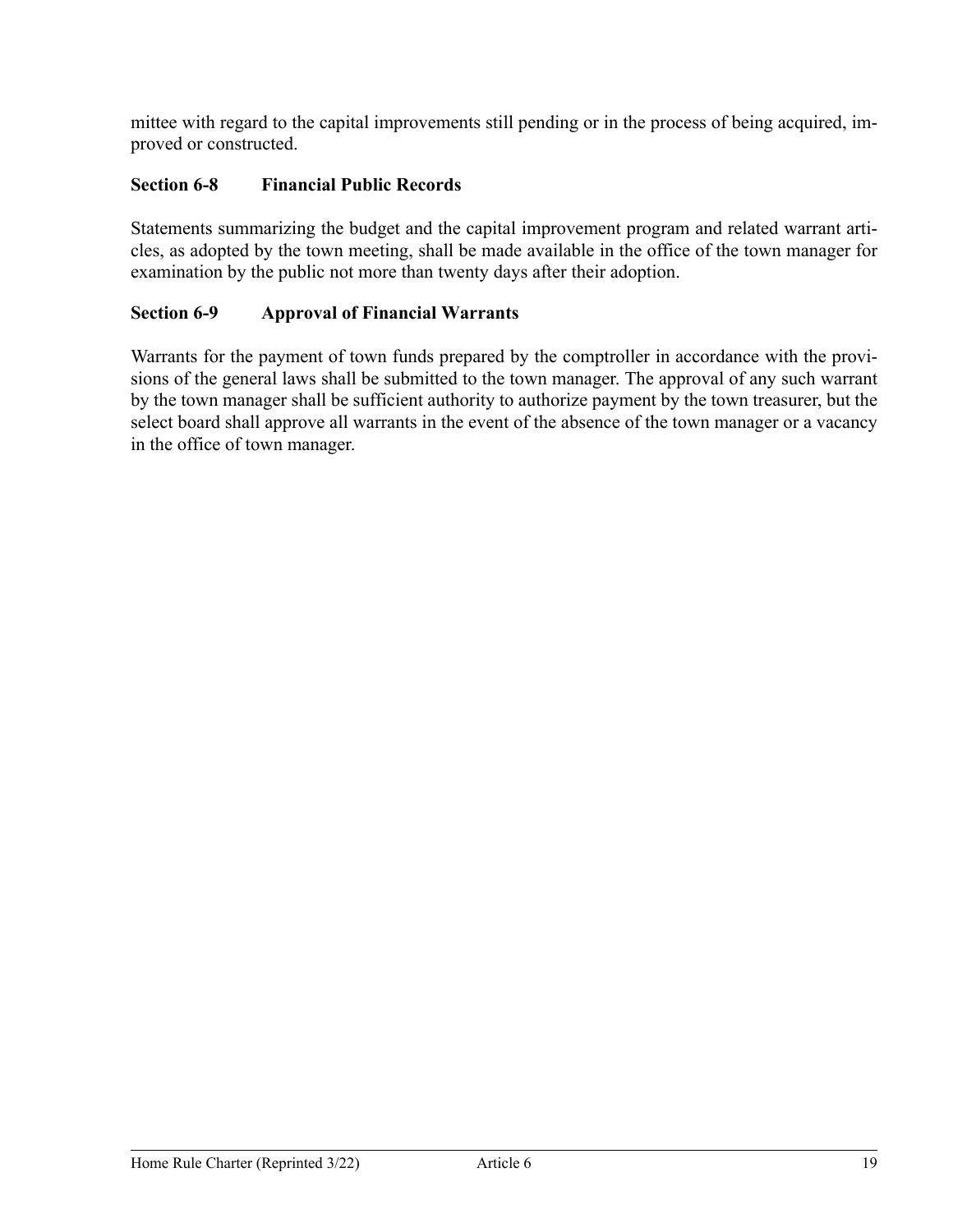# **GENERAL PROVISIONS**

### **Section 7-1 Charter Changes**

This charter may be replaced, revised or amended in accordance with the procedures made available by article LXXXIX of the amendments to the constitution and any legislation enacted to implement the said amendment.

### **Section 7-2 Severability**

The provisions of the charter are severable. If any provision of the charter is held invalid, the other provisions of the charter shall not be affected thereby. If the application of the charter or any of its provisions to any person or circumstance is held invalid, the application of the charter and its provisions to other persons and circumstances shall not be affected thereby.

### **Section 7-3 Specific Provisions Prevail**

To the extent that any specific provision of the charter shall conflict with any provision expressed in general terms, the specific provision shall prevail.<sup>1</sup>

 $1$  Art 10 1984 Fall Town Meeting substituted "extent" for "extend".

### **Section 7-4 References to General Laws**

All references to the general laws contained in the charter refer to the general laws of the Commonwealth of Massachusetts and are intended to include any amendments or revisions to such chapters and sections or to the corresponding chapters and sections of any rearrangement of the general laws enacted subsequent to the adoption of the charter.

### **Section 7-5 Computation of Time**

In computing time under the charter, if seven days or less, only business days, not including Saturdays, Sundays or legal holidays shall be counted; if more than seven days, every day shall be counted.

#### **Section 7-6 Number and Gender**

Words importing the singular number may extend and be applied to several persons or things, words importing the plural number may include the singular, and words importing the masculine gender shall include the feminine gender.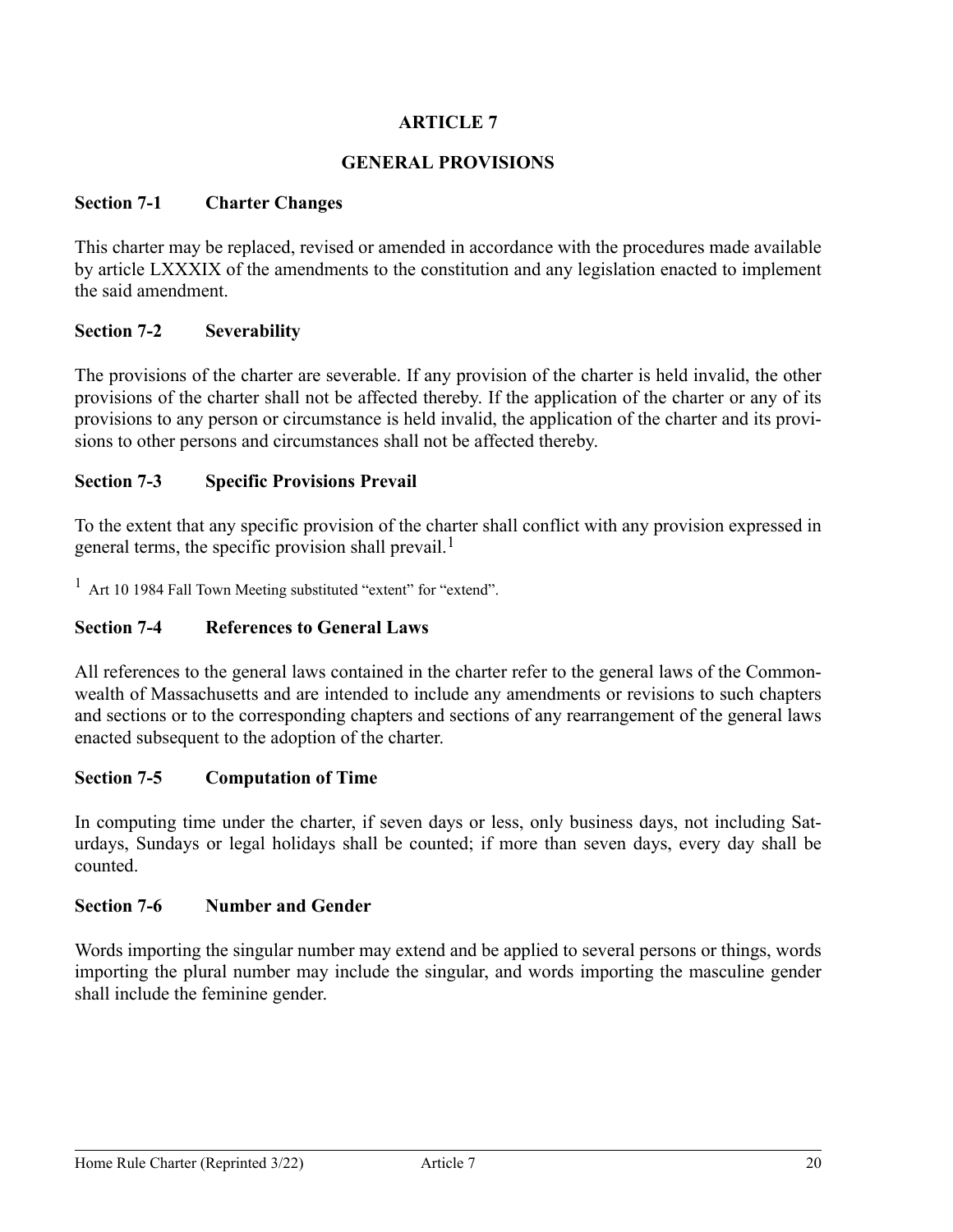### **Section 7-7 Definitions**

Unless another meaning is clearly apparent from the manner in which the word is used, the following words as used in the charter shall have the following meanings:

- (a) **Charter** The word "charter" shall mean this charter and any amendments to it made through any of the methods provided under article LXXXIX of the amendments to the state constitution.
- (b) **Precinct** The word "precinct" shall mean the areas into which the town is divided for the purpose of electing town meeting members.
- (c) **Library** The word "library" shall mean the Winchester Public Library and any branch or branches that may be established thereof.
- (d) **Local Newspaper** The words "local newspaper" shall mean a newspaper of general circulation within the town.
- (e) **Majority Vote** The words "majority vote" shall mean a majority of those present and voting, provided that a quorum of the body is present.
- (f) **Multiple-member Body** The words "multiple-member body" shall mean any board, commission or committee consisting of two or more persons, whether elected or appointed.
- (g) **Town** The word "town" shall mean the Town of Winchester.
- (h) **Town Agency** The words "town agency" shall mean any board, commission, committee, department or office of the town government, whether elected, appointed or otherwise constituted.
- (i) **Town Bulletin Boards** The words "town bulletin boards" shall mean the bulletin boards on which official town notices are posted, one of which shall be located in the town hall, one of which shall be located outside the town hall, and those at other locations within the town as the select board may from time to time designate.
- (j) **Town Meeting** The words "town meeting" shall mean the representative town meeting of the town established by article 2.
- (k) **Town Officer** The words "town officer" shall mean an elected or appointed official of the town who in the performance of his duties of office exercises some portion of the sovereign power of the town, whether great or small; however, it shall not include a town meeting member. A person may be a town officer whether or not he receives any compensation for his services.
- (l) **Voters** The word "voters" shall mean registered voters of the town.

### **Section 7-8 Rules and Regulations**

A copy of all rules and regulations adopted by any town agency shall be filed in the office of the town clerk and made available for review by any person who requests such information. Such rules and regulations shall not become effective until ten days following the date they are so filed.

### **Section 7-9 Re-Enactment and Publication of Bylaws**

At intervals of not more than ten years, proposed revisions or recodifications of the bylaws of the town shall be presented to the town meeting for re-enactment. Such revisions or recodifications shall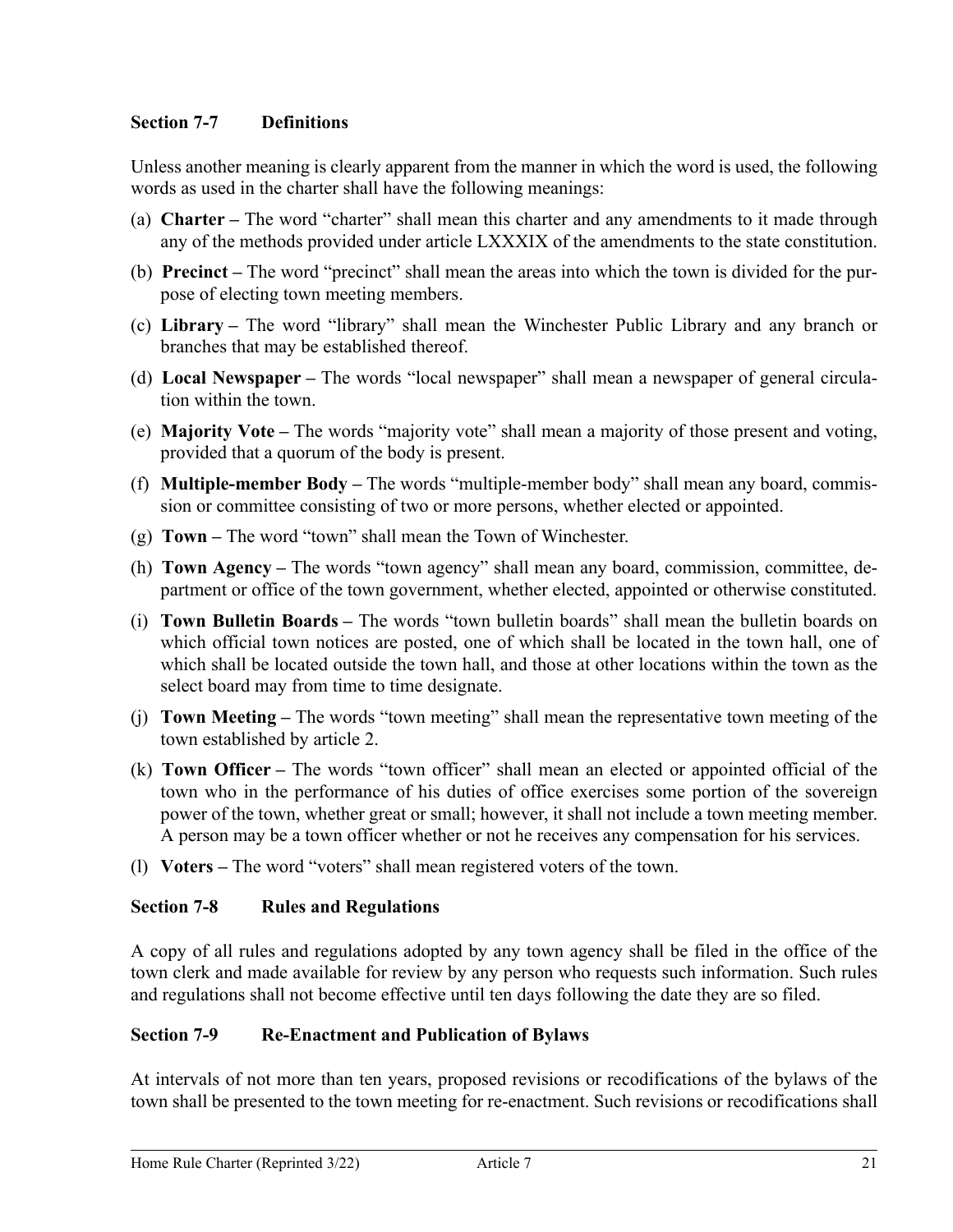be prepared by a committee selected or appointed for that purpose. The town counsel or, if the select board shall so direct, special counsel appointed for that purpose shall serve as legal counsel to the committee. The committee shall commence its review following the adjournment of the annual town meeting in the year preceding the year in which its report is to be filed.

Within eight months following its appointment, the committee shall cause to be published in a local newspaper (a) a report summarizing its recommendations and noting the times and places within the town where complete copies of the report shall be available for inspection by the public, and (b) the date, time and place not less than two weeks following such publication when a public hearing shall be held by the committee on the preliminary report.<sup>1</sup>

Copies of the revised bylaws shall be made available for public distribution. In each year between such re-enactments and publications an annual supplement shall be published containing all bylaws and amendments to bylaws that had been adopted in the previous year.

 $1$  Art 2 1978 Fall Town Meeting corrected the spelling of the word "inspection" from "inspection".

### **Section 7-10 Procedures of Multiple-member Bodies**

- (a) **Meetings** All multiple member bodies of the town, whether elected, appointed or otherwise constituted, shall meet regularly at such times and places within the town as they may, by their own rules, prescribe. Special meetings of any multiple-member body shall be held on the call of the respective chairman, or by a majority of the members thereof by suitable written notice delivered to the residence or place of business of each member at least twenty-four hours in advance of the time set. A copy of said notice shall also be posted on the town bulletin boards. All meetings of all multiple-member bodies shall, at all times, be open to the public and to the press, except as may otherwise be authorized by law.
- (b) **Rules and Journal** Each multiple-member body shall determine its own rules and order of business unless otherwise provided by the charter or by bylaw, and shall provide for keeping a journal of its proceedings. These rules and journals shall be a public record kept available in a place convenient to the public at all reasonable times, and copies shall be kept available in the library.
- (c) **Voting** Except on procedural matters, all votes of all multiple-member bodies shall be taken by voice or roll call vote, the results of which shall be recorded in the journal.<sup>1</sup>
- (d) **Quorum** A majority of the members of the multiple-member body shall constitute a quorum, but a smaller number may adjourn from time to time.

 $1$  Art 2 1978 Fall Town Meeting changed the word "voters" to "votes".

### **Section 7-11 Elections**

- (a) **Annual Town Elections** The election of town officers and town meeting members, and referenda questions shall be acted upon and determined by voters on official ballots without party or other designation on the date fixed in the bylaws of the town.
- (b) **Ballot Position** The order in which names of candidates, including that of town meeting member, appear on the official ballot in any town election shall be determined by a drawing by lot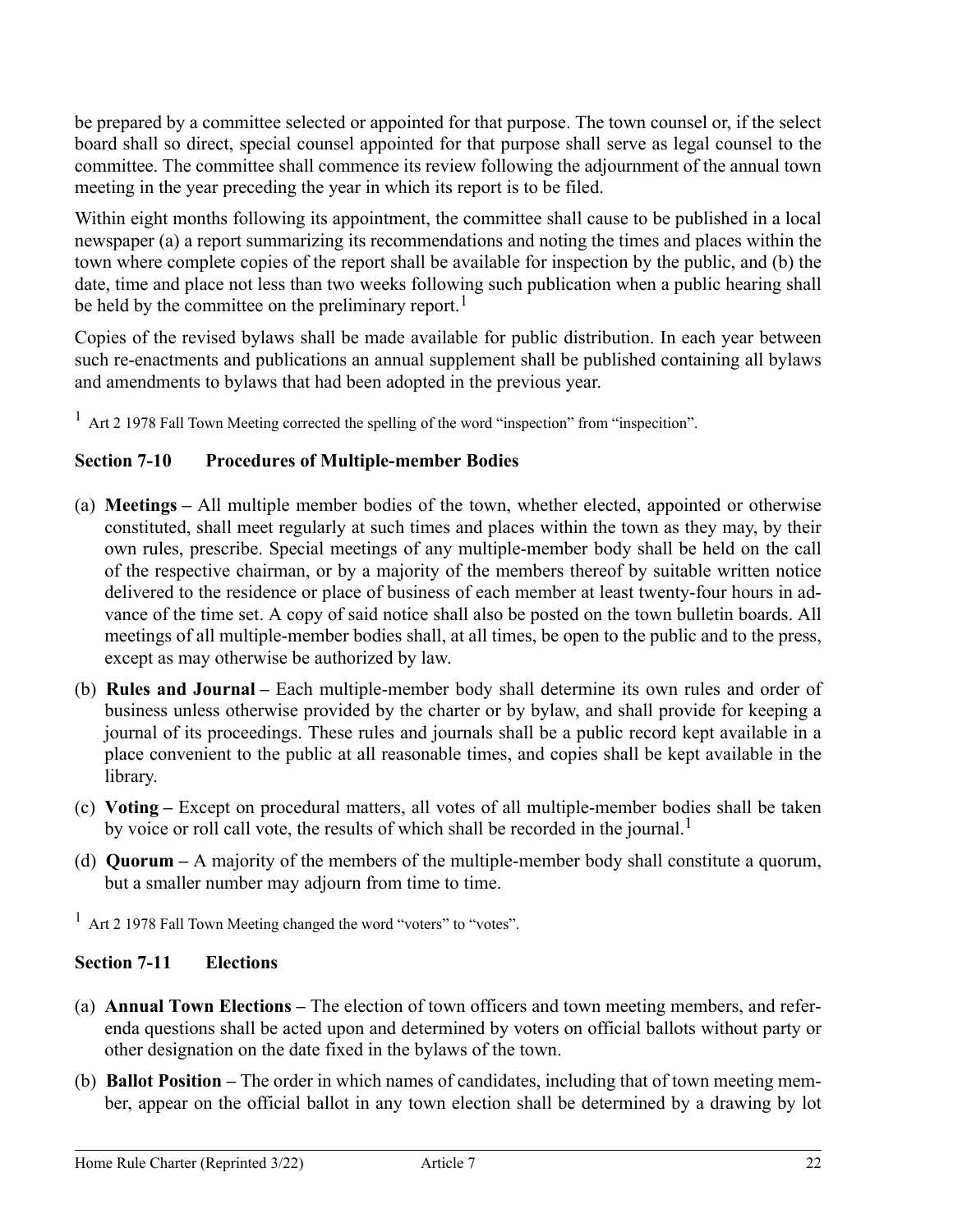conducted by the town clerk. Each candidate shall have an opportunity to be present in person or to be represented by a designee at the drawing. Each candidate for re-election shall have printed on the official ballot the words "candidate for re-election" in addition to his name and residence address.

### **Section 7-12 Notice of Vacancies**

Whenever a vacancy occurs and is to be filled in any town office or town employment or in any multiple-member body, except for positions covered under the civil service law of the Commonwealth, whether by reason of death, resignation, expiration of a fixed term for which a person has been appointed, or otherwise, the select board or other appointing authority shall forthwith cause public notice of the vacancy to be posted on the town bulletin boards for fifteen days. Any person who desires to be considered for appointment to the position may, within fifteen days following the date notice is posted, file with the appointing authority, a statement setting forth in clear and specific terms his qualifications for the position. No permanent appointment to fill such a position shall be effective until at least twenty-eight days have elapsed following such posting, and until all persons filing such statements shall have been considered.<sup>2</sup>

<sup>2</sup> Art 2 1978 Fall Town Meeting added ", and is to be filled," after "occurs"; substituted fifteen days for ten days in the first and second sentences; substituted twenty-eight days for fourteen days in the third sentence; and corrected the spelling of the word "effective".

### **Section 7-13 Recall Procedures**

- (a) **Application** Any holder of an elective office, as defined in Section 3-1(a), with more than six months remaining in the term for which he was elected, may be recalled therefrom by the voters in the manner provided in this section.
- (b) **Recall Petition** Two hundred or more voters may file with the town clerk an affidavit containing the name of the officer whose recall is sought and a statement of the grounds upon which the petition is based. At least twenty-five names of voters shall be from each of the eight precincts into which the town is divided. The town clerk shall thereupon deliver to said voters petition blanks demanding such recall, printed forms of which he shall keep available. The blanks shall be issued by the town clerk with his signature and official seal attached thereto. They shall be dated; shall be addressed to the select board; shall contain the names of all persons to whom they are issued, the name of the person whose recall is sought, the grounds for recall as stated in the affidavit; and shall demand the election of a successor to the said office. A copy of the affidavit shall be entered in a recordbook to be kept in the office of the town clerk. The recall petitions shall be returned and filed with the town clerk within twenty days following the date of the filing of the affidavit, signed by at least fifteen percent of the voters and containing their names and addresses; provided, however, that not more than twenty-five percent of the total number shall be from any one precinct.

The town clerk shall, within twenty-four hours of receipt, submit the petitions to the registrars of voters who shall forthwith certify thereon the number of signatures that are names of voters.

(c) **Recall Election –** If the petition shall be certified by the town clerk to be sufficient, he shall forthwith submit the same with his certificate to the select board. Upon its receipt of the certifi-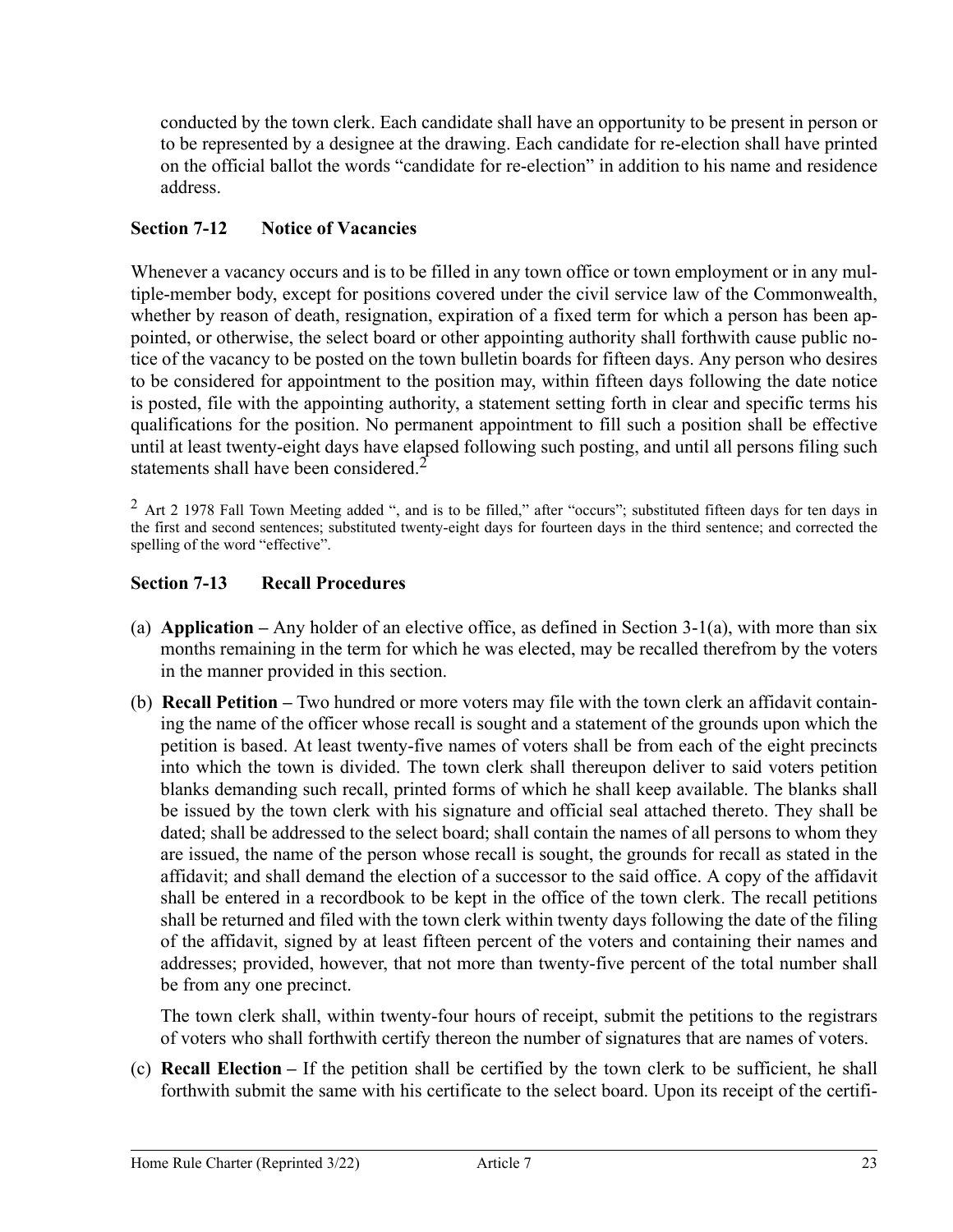cate, the select board shall forthwith give written notice of such petition and certificate to the officer whose recall is sought. If said officer does not resign his office within five days after delivery of such notice, the select board shall order an election to be held not less than thirty-five nor more than forty days after the date of the town clerk's certificate of the sufficient petition. If, however, any other town election is to occur within sixty days after the date of the certificate, the select board shall hold the recall election on the date of such other election. If a vacancy occurs in said office after a recall election has been ordered, the election shall nevertheless proceed as provided in this section, and the ballots for candidates shall, notwithstanding a recall provision to the contrary, be counted.

- (d) **Nomination of Candidates** Any officer whose recall is sought may not be a candidate to succeed himself in the recall election. The nomination of candidates, the publication of the warrant for the recall election, and the conduct of same shall all be in accordance with the provisions of law relating to elections, unless otherwise provided in this section.
- (e) **Propositions on Ballot** Ballots used in a recall election shall state the following propositions in the order indicated:

For the recall of (name of officer)

Against the recall of (name of officer)

Adjacent to each proposition, there shall be a place to vote for either of the said propositions.

After the proposition shall appear the word "candidates" and the names of candidates nominated as required in section [42](https://municipal.codes/MA/MGL/54-42) of chapter [54](https://municipal.codes/MA/MGL/54) of the General Laws. If a majority of the votes cast upon the question of recall is in the affirmative, the candidate receiving the highest number of votes shall be declared elected. If a majority of votes on the question is in the negative, the ballots for candidates need not be counted, except as provided in (c) above.

(f) **Officeholder –** The incumbent shall continue to perform the duties of his office until the recall election. If he is not recalled in the election he shall continue in office for the remainder of his unexpired term, subject to recall as before, except as provided in this section.

If he is recalled in the election, he shall be deemed removed upon the qualification of his successor who shall hold office during the unexpired term. If the successor fails to qualify within five days after receiving notification of his election, the incumbent shall thereupon be deemed removed and the office vacant.

(g) **Repeat of Recall Petition –** No recall petition shall be filed against an officer within three months after he takes office, or in the case of an officer subjected to a recall election and not recalled thereby, until at least six months after the election at which his recall was submitted to the voters  $<sup>1</sup>$ </sup>

 $1$  Art 7 1978 Fall Town Meeting corrected a misprint in the order of lines in this section.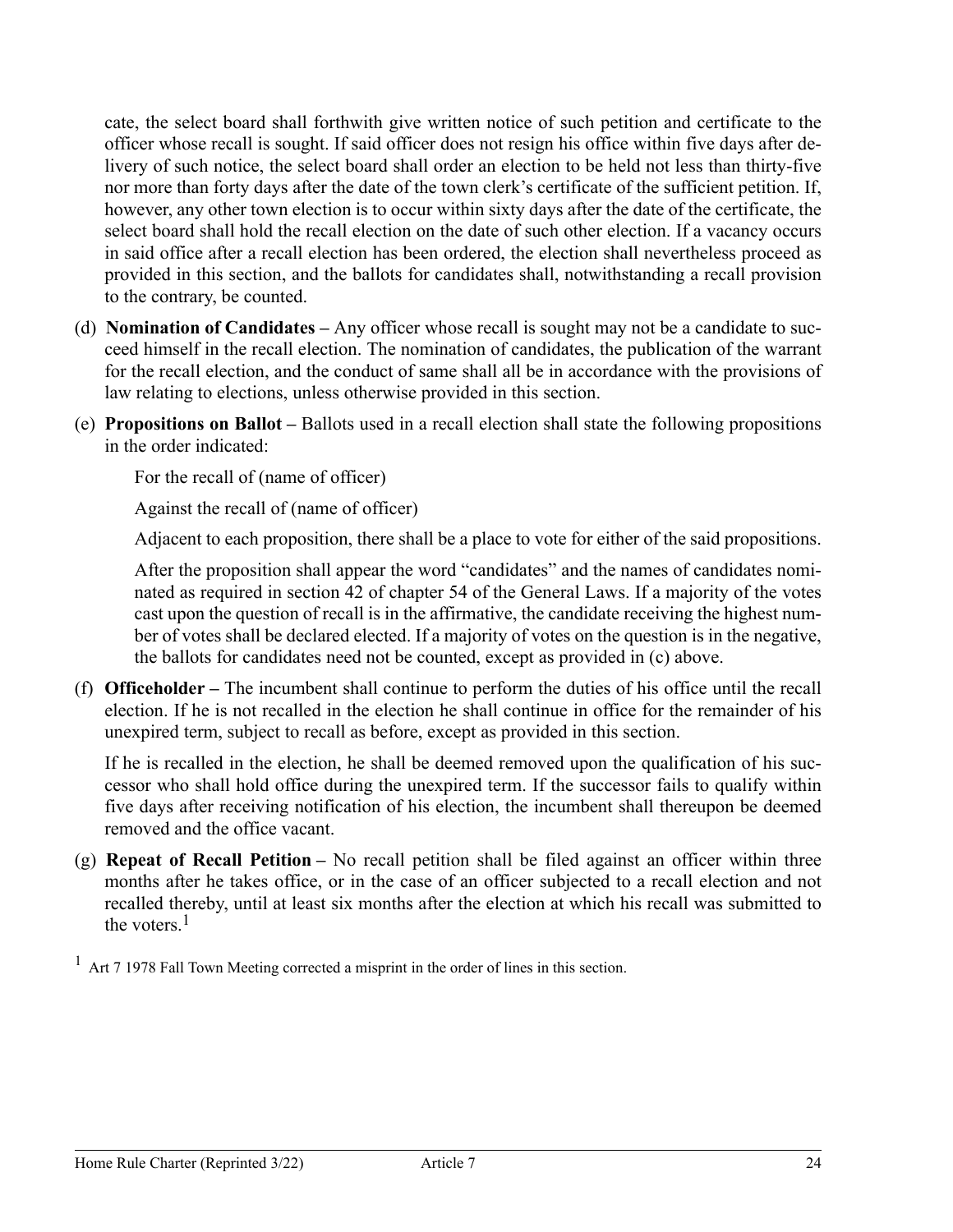# **TRANSITIONAL PROVISIONS**

### **Section 8-1 Continuation of Existing Laws**

All general laws, special laws, town bylaws, town meeting votes, and rules and regulations of or pertaining to the town that are in force when this charter takes effect and not specifically or by clear implication repealed hereby, shall continue in full force and effect until amended or rescinded by due course of law or until they expire by their own limitation.

### **Section 8-2 Continuation of Government**

All town agencies shall continue to perform their duties until reappointed or re-elected, or until successors to their respective positions are duly appointed or elected, or until their duties have been transferred.

### **Section 8-3 Continuation of Personnel**

Any person holding a town office or employment under the town shall retain such office or employment and shall continue to perform his duties until provisions shall have been made in accordance with the charter for the performance of the said duties by another person or agency. No person in the permanent full-time service or employment of the town shall forfeit his pay grade or time in service. Each such person shall be retained in a capacity as similar to his former capacity as is practical.

### **Section 8-4 Transfer of Records and Property**

All records, property and equipment whatsoever of any agency or part thereof, the powers and duties of which are assigned in whole or in part to another agency, shall be transferred forthwith to such assigned agency.

### **Section 8-5 Time of Taking Effect**

The charter shall become fully effective upon its approval by the voters, except as otherwise provided in this section:

- (a) Not more than forty-five days after the election at which the charter is adopted, the moderator shall appoint a special committee of seven members to review the existing bylaws of the town and to make a report with recommendations to the town meeting in the year following the year in which the charter is adopted, in accordance with the publication, hearing and reporting requirements established in section 7-9.
- (b) Not later than September 15 in the year in which the charter is adopted, the select board shall prepare and publish a preliminary report concerning a proposed division of the town into eight precincts as required by section 2-2. Not later than October 15 of the said year, the select board shall conduct a public hearing on the said preliminary proposal. The final report of the select board providing for eight precincts shall be filed not later than November 15 in the year in which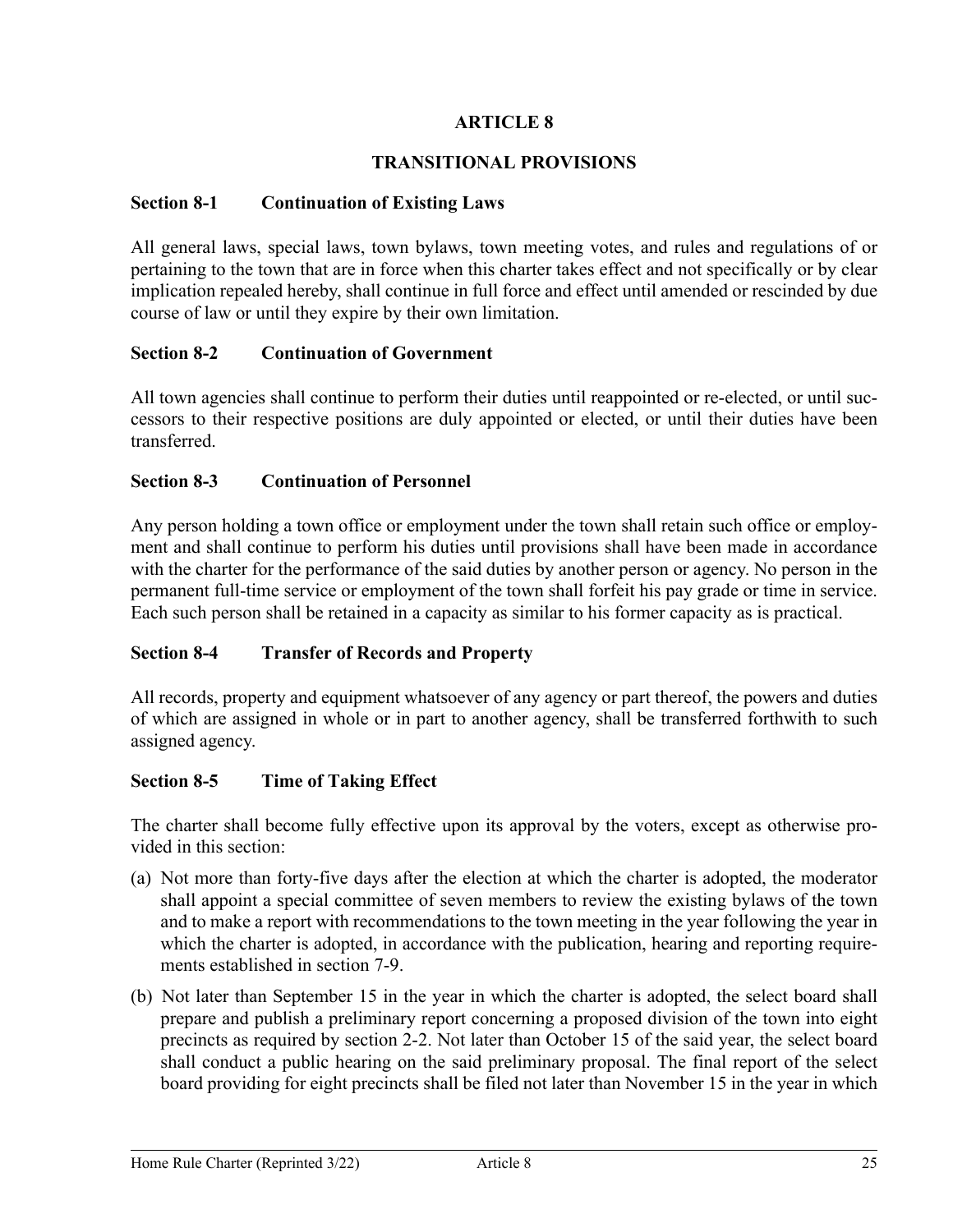the charter is adopted. The census data to be used shall be the most recent available in the year in which the charter is adopted.

- (c) The establishment of the eight precincts as provided in (b) above shall be effective for the purposes of the annual town election in the year following the year in which the charter is adopted. The annual town election shall be held on the last Tuesday of March in said year.
- (d) At the annual town election in the year following the year in which the charter is adopted, one hundred and ninety-two representative town meeting members shall be elected in accordance with the procedures provided in section 2-4, twenty-four to be elected from each of the eight precincts. Each candidate for town meeting member shall file nomination papers signed by ten voters of the precinct as provided in section 2-3(b). Any candidate for town meeting member who is serving as a town meeting member at the time of said election shall have an asterisk (\*) beside his name on the official election ballot. The order of names on the ballot shall be as provided in section 7-11. Upon the election and qualification of a majority of the members as herein provided, all other terms of office of town meeting members created at earlier elections shall terminate.
- (e) The provisions of section 2-5(c) shall not become effective until such time as the town meeting, by bylaw or other meeting vote shall adopt procedures for its implementation.
- (f) Until such time as the town meeting acts, by bylaw or by other town meeting vote, to establish a different method of notification of its sessions the following provision shall be in force:

**Notice of Town Meetings –** The town clerk shall notify the town meeting members of the time and place at which town meetings are to be held, the notices to be sent by mail at least seven days before the meeting.

**Notice of Adjourned Town Meetings to be Posted –** Notice of every adjourned town meeting shall be posted by the town clerk in five or more public places in the town; and the town clerk shall also notify the members by mail of the adjournment at least twenty-four hours before the time of the adjourned representative townmeeting, if the period of adjournment will permit. The notices shall state briefly the business to be acted upon at any meeting and shall include notice of any proposed reconsideration.

- (g) Except as otherwise provided above, all other provisions of article 2 shall be effective upon the commencement of the annual town meeting in the year following the year in which the charter is adopted. The annual town meeting in said year shall be held on the second Monday of May.
- (h) Until such time as the town meeting acts, by bylaw or other town meeting vote, to change or abolish such committees, the following committees are hereby established:

**Committee on Rules –** There shall be a committee on rules consisting of eight members, one to be elected by and from the town meeting members from each precinct. The terms of office of members of the committee on rules shall be for three years, so arranged that as nearly an equal number of terms as possible shall expire each year. The moderator shall serve, ex-officio, as the chairman of the committee on rules.

The committee on rules shall provide a continuing oversight of the business of the town meeting and shall consider all proposed changes in its conduct.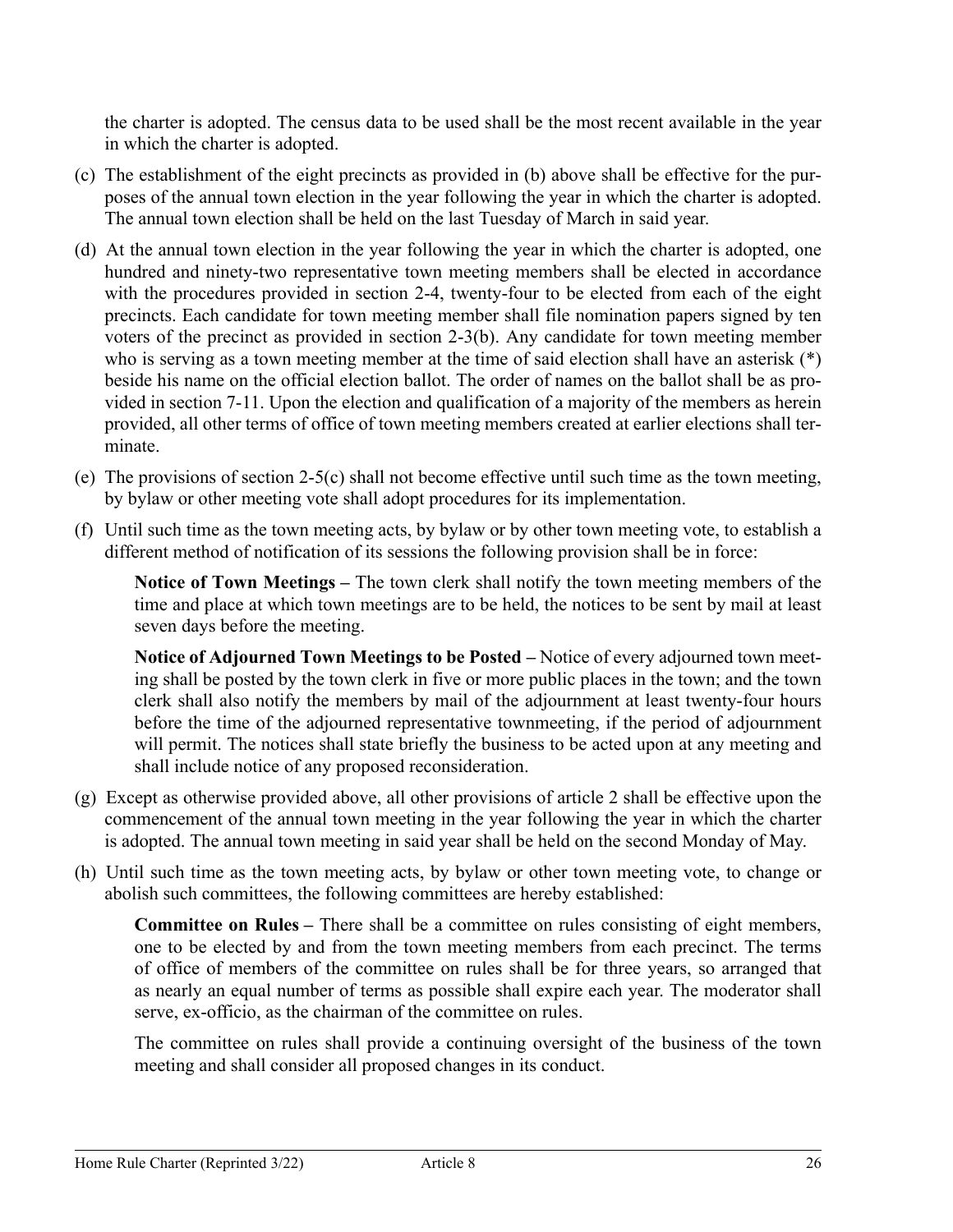As soon as practicable following their election, the town meeting members from each precinct shall elect, by and from their number, one member to the standing committee on rules. The members of the committee on rules shall, during the time the town meeting is in session, organize, by the election of a vice-chairman and a clerk, and shall determine by lot the term of office of each member.

**Committee on Government Regulations –** There shall be a committee on government regulations consisting of eight town meeting members, one to be appointed by the moderator from each precinct for terms of three years, so arranged that as nearly an equal number of terms as possible shall expire each year.

The committee on government regulations shall review and report on all warrant articles that would, if adopted, affect the bylaws of the town. It shall be responsible for the decennial review of the bylaws of the town as provided in section 7-9 and for proposed changes in the charter as provided in section 7-1(b).

In order to establish the overlapping terms of members of the committee on government regulations the initial appointments by the moderator shall be: three for one year; three for two years; and two for three years.

- (i) The board of library trustees shall be reduced to five members at the annual town election in the year following the year in which the charter is adopted. At the said election one library trustee shall be elected for a term of three years; the second term, which expires in the same year, shall not be filled and that office shall be abolished. If for any reason a vacancy shall occur on the board of library trustees during the twelve months following the adoption of the charter and prior to the next annual town election, that vacancy shall not be filled but the office abolished and the board shall be reduced to five members in that manner and not as provided in the first two sentences of this sub-section.
- (j) The school committee shall be reduced to five members at the annual town election in the year following the year in which the charter is adopted. At the said election one school committee member shall be elected for a term of three years; the second term, which expires in the same year, shall not be filled and that office shall be abolished. If for any reason a vacancy shall occur on the school committee during the twelve months following the adoption of the charter and prior to the next annual town election, that vacancy shall not be filled but the office abolished and the board shall be reduced to five members in that manner and not as provided in the first two sentences of this sub-section.
- (k) The boards of water and sewer commissioners, park commissioners and cemetery commissioners, in office at the time the charter is adopted, shall continue to perform their duties until June 30 in the year following the year in which the charter is adopted. At such time these offices shall be abolished. It is the intention of this provision, however, that the said boards shall continue to exercise the control and management of the public works activities of the town until full integration of such functions into a new public works department is achieved, as provided in section 5-4. It is the specific intention of this provision, however, that the said boards shall coordinate all of their activities with the select board in order that as much cooperation and coordination as is practical to achieve prior to the actual transfer of functions might be achieved.

The school committee shall continue to perform all of the maintenance and repair functions in, on and around the school buildings and grounds it now performs until the department of public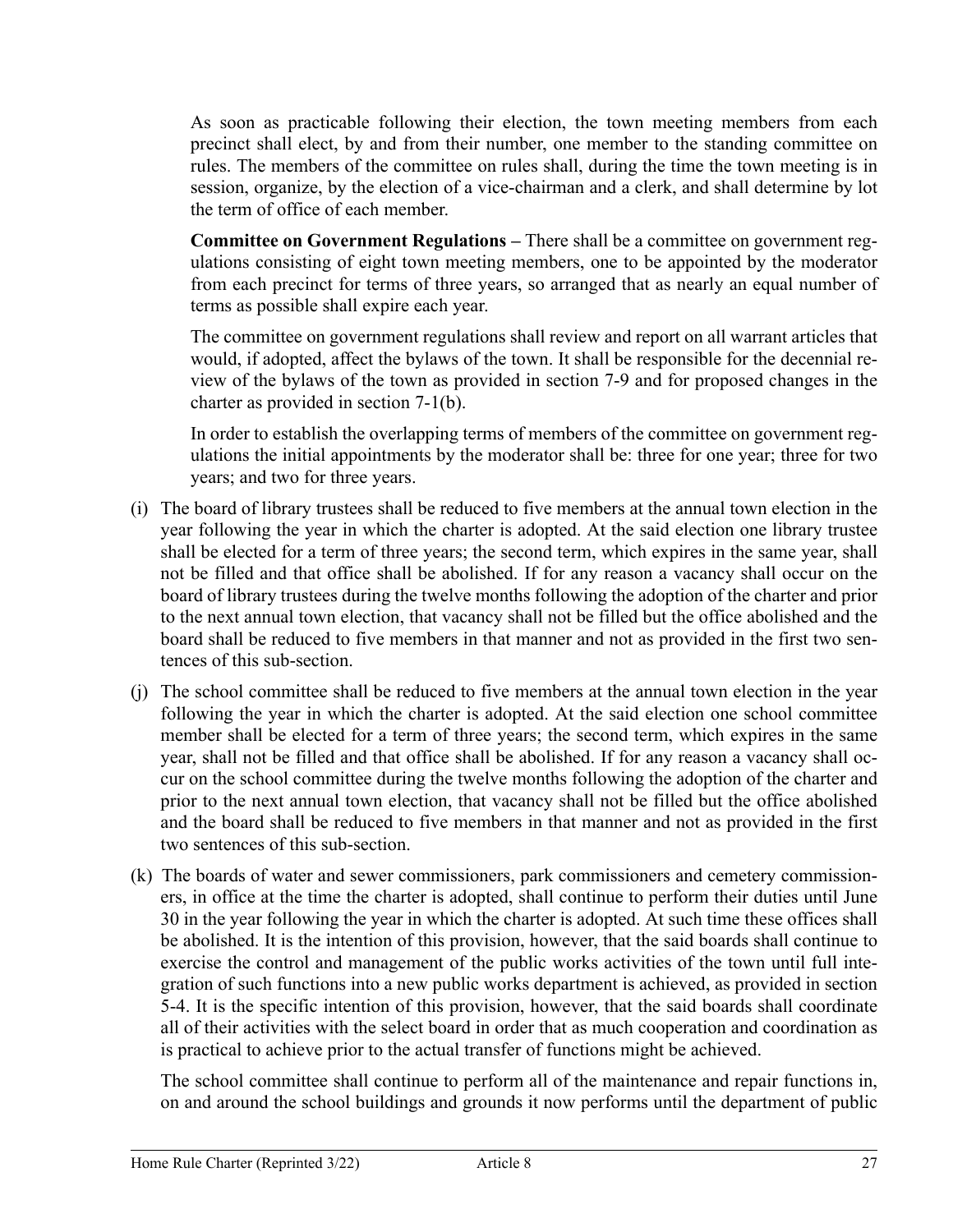works, which is established in section 5-4, has had an opportunity to develop a plan for the assumption of the duties and responsibilities. It is the intent of this provision that such assumption of duties shall take place as of July 1 in the second year following the year in which the charter is adopted; provided, however, that the town manager may request an additional year before the department of public works shall assume the said functions.

- (l) The select board shall, immediately following the election at which the charter is adopted, initiate procedures to recruit a town manager. In addition to the general qualifications stated in section 4-1, the initial qualifications for this position shall be that the person have served full-time as a city or town manager for not less than three years and that the appointee be a member or associate member in good standing of the International City Management Association. The appointment to fill this position shall be made effective not later than November 1 in the year in which the charter is adopted. There shall be a widespread, diligent search for candidates to be considered for appointment to the office of town manger.
- (m) The position of executive secretary to the select board is hereby abolished, effective not later than two weeks following the appointment of the town manager or November 15, whichever occurs later. Nothing contained in the charter shall be construed to grant to the incumbent of that office at the time the charter is adopted, any right or privilege to be retained in the employment of the town.
- (n) The playground and recreation committee established by vote of the 1968 annual town meeting (article 5) is hereby abolished and the terms of office of all members terminated, effective upon the appointment of the town manager. The powers and duties of the recreation committee shall be exercised by the director of recreation who shall report directly to the town manager.
- (o) The town clerk, the treasurer-collector, the constables, and the commissioners of trust funds who have heretofore been elected and who will henceforth be appointed under the provisions of this charter shall serve for the balance of their terms but their successors shall be appointed.
- (p) Beginning with the election in the year following the year in which the charter is adopted, members of the planning board shall be elected for three-year terms.
- (q) Until such time as the town meeting acts, by bylaw, to establish a different time for submission by the town manager of a proposed budget as provided in section 6-3, the time shall be at least one hundred and twenty days before the start of the fiscal year.

### **Section 8-6 Disposition of Special Laws**

(a) **Partial Repeal of Certain Special Laws –** The following special laws, insofar as they confer power upon the Town of Winchester that the town would not otherwise hold under the charter, general laws or the constitution, are retained; otherwise, they are hereby repealed, it being the intention of this paragraph that portions of any special laws that limit or restrict a power conferred or the manner in which it is to be exercised be repealed, and that any powers that are conferred are to be exercised in accordance with the provisions of the charter:

Chapter fifteen of the acts of nineteen hundred and seventy-one; Chapter five hundred and seventy-seven of the acts of nineteen hundred and sixty-nine; Chapter five hundred and eleven of the acts of nineteen hundred and sixty-nine; Chapter four hundred and fifty-one of the acts of nineteen hundred and sixty-seven; Chapter fourteen of the acts of nineteen hundred and forty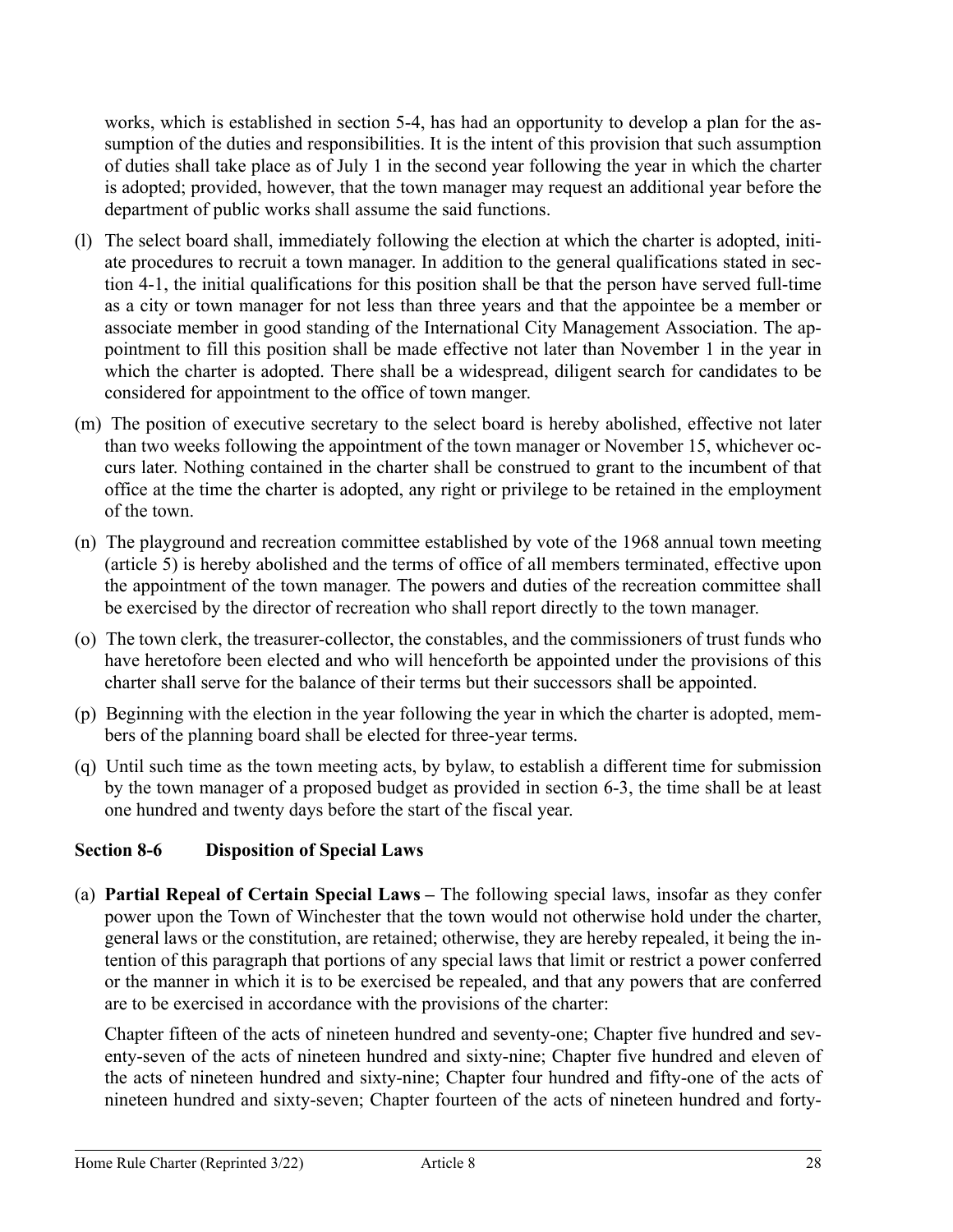eight; Chapter two hundred and seven of the acts of nineteen hundred and forty-one; Chapter twenty-three of the acts of nineteen hundred and forty-one; Chapter one hundred and ten of the acts of nineteen hundred and thirty-eight; Chapter two hundred and seventy-nine of the acts of nineteen hundred and twenty-eight; Chapter one hundred and eighty of the acts of nineteen hundred and twenty-seven; Chapter two hundred and seventeen of the acts of nineteen hundred and twenty-two; Chapter five hundred and five of the acts of nineteen hundred and twelve; Chapter two hundred and seventy-three of the acts of nineteen hundred and three; Chapter four hundred and twenty-six of the acts of nineteen hundred and two; Chapter three hundred of the acts of nineteen hundred and one; Chapter eighty-two of the acts of nineteen hundred; Chapter ninetytwo of the acts of eighteen hundred and ninety-four; Chapter thirty-five of the acts of eighteen hundred and ninety-three; Chapter four hundred and thirteen of the acts of eighteen hundred and ninety; Chapter twenty-six of the acts of eighteen hundred and eighty-two; Chapter ninety-eight of the acts of eighteen hundred and seventy-five; Chapter two hundred and seventy-seven of the acts of eighteen hundred and seventy-three; Chapter two hundred and sixty-five of the acts of eighteen hundred and seventy-two.

(b) **Special Laws Repealed: Action Taken Thereunder Preserved –** The following special laws are repealed; provided, however, that nothing contained in the charter shall be construed to revoke, invalidate or to otherwise alter acts done in compliance therewith or under authority thereof, and that such revocation and repeal shall not serve to revive any other law:

Chapter one hundred and ninety-four of the acts of nineteen hundred and seventy-three; Chapter one hundred and thirty of the acts of nineteen hundred and seventy-three; Chapter eighty-six of the acts of nineteen hundred and seventy-three; Chapter six hundred and fifty-nine of the acts of nineteen hundred and seventy-two; Chapter five hundred and twenty-eight of the acts of nineteen hundred and seventy-one; Chapter five hundred and fifteen of the acts of nineteen hundred and seventy-one; Chapter one of the acts of nineteen hundred and seventy; Chapter four hundred and fifty-two of the acts of nineteen hundred and sixty-eight; Chapter fifty-seven of the acts of nineteen hundred and sixty-three; Chapter five hundred and twenty-five of the acts of nineteen hundred and sixty two; Chapter four hundred and thirty-five of the acts of nineteen hundred and sixty-two; Chapter two hundred and fifteen of the acts of nineteen hundred and sixty-two; Chapter two hundred and ninety-five of the acts of nineteen hundred and sixty-one; Chapter four hundred and ninety-three of the acts of nineteen hundred and fifty-three; Chapter eleven of the acts of nineteen hundred and forty- nine; Chapter four hundred and twenty-nine of the acts of nineteen hundred and forty-six; Chapter four hundred and seventy-four of the acts of nineteen hundred and thirty-nine; Chapter seventy-one of the acts of nineteen hundred and thirty-seven; Chapter two hundred and six of the acts of nineteen hundred and thirty-three; Chapter one hundred and ninety-three of the acts of nineteen hundred and thirty-two; Chapter two hundred and four of the acts of nineteen hundred and twenty-nine; Chapter one hundred and sixty-seven of the acts of nineteen hundred and twenty-eight; Chapter thirty-two of the acts of nineteen hundred and twenty-two; Chapter sixty-eight of the acts of nineteen hundred and twenty-one; Chapter five hundred and three of the acts of nineteen hundred and twenty; Chapter three hundred and seventeen of the acts of nineteen hundred and seventeen; Chapter six hundred and ninety-two of the acts of nineteen hundred and twelve; Chapter six hundred and eight of the acts of nineteen hundred and eleven; Chapter three hundred and fifty-seven of the acts of nineteen hundred and six; Chapter two hundred and fifty-one of the acts of eighteen hundred and ninety-nine; Chapter one hundred and ninety-eight of the acts of eighteen hundred and ninety-seven; Chapter seventy-